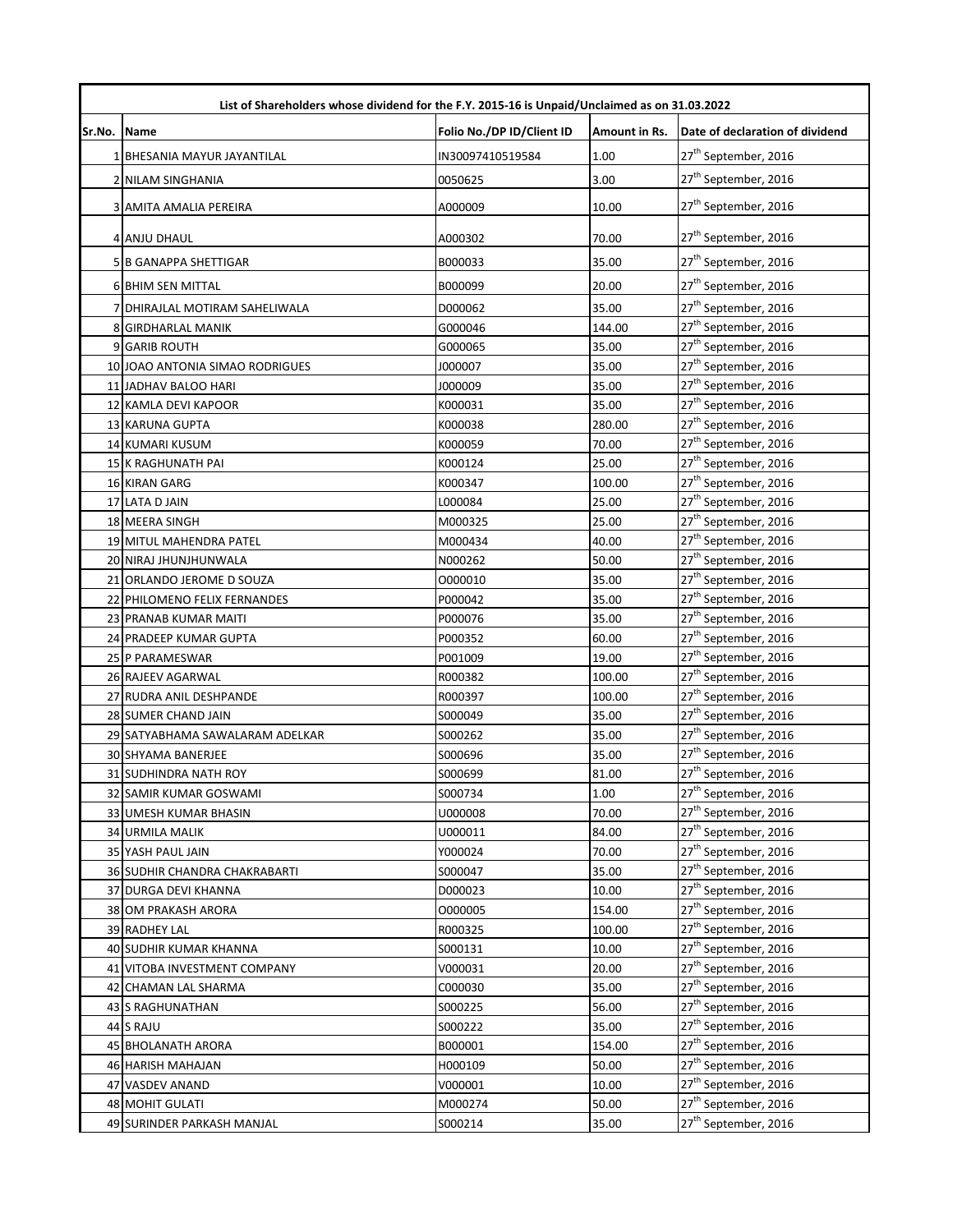|             | List of Shareholders whose dividend for the F.Y. 2015-16 is Unpaid/Unclaimed as on 31.03.2022 |                           |               |                                  |
|-------------|-----------------------------------------------------------------------------------------------|---------------------------|---------------|----------------------------------|
| Sr.No. Name |                                                                                               | Folio No./DP ID/Client ID | Amount in Rs. | Date of declaration of dividend  |
|             | 50 VED PRAKASH MUNJAL                                                                         | V000069                   | 35.00         | 27 <sup>th</sup> September, 2016 |
|             | 51 JAGAT SINGH RAWAT                                                                          | J000094                   | 10.00         | 27 <sup>th</sup> September, 2016 |
|             | 52 KUNWAR SINGH RAWAT                                                                         | K000155                   | 10.00         | 27 <sup>th</sup> September, 2016 |
|             | 53 RAM DIN YADAB                                                                              | R000032                   | 35.00         | 27 <sup>th</sup> September, 2016 |
|             | 54 SIMON ALEX VAZ                                                                             | S000022                   | 10.00         | 27 <sup>th</sup> September, 2016 |
|             | 55 KULDIP HARBINDER                                                                           | K000049                   | 35.00         | 27 <sup>th</sup> September, 2016 |
|             | 56 GIAN CHAND MADAN                                                                           | G000014                   | 70.00         | 27 <sup>th</sup> September, 2016 |
|             | 57 KULDEEP SINGH MUKHARYA                                                                     | K000150                   | 35.00         | 27 <sup>th</sup> September, 2016 |
|             | 58 SAILENDRA NATH MITRA                                                                       | S000194                   | 20.00         | $27^{\text{th}}$ September, 2016 |
|             | 59 O P GUPTA                                                                                  | 0000006                   | 14.00         | 27 <sup>th</sup> September, 2016 |
|             | 60 PADMA P KESWANI                                                                            | P000112                   | 60.00         | 27 <sup>th</sup> September, 2016 |
|             | 61 UMESH CHANDRA MISHRA                                                                       | U000003                   | 119.00        | 27 <sup>th</sup> September, 2016 |
|             | 62 MANOHAR LALL KAPOOR                                                                        | M000099                   | 10.00         | 27 <sup>th</sup> September, 2016 |
|             | 63 SWARN BHASIN                                                                               | S000027                   | 70.00         | 27 <sup>th</sup> September, 2016 |
|             | 64 SURENDER NATH KAPUR                                                                        | S000191                   | 10.00         | 27 <sup>th</sup> September, 2016 |
|             | <b>65 ANIL MISRA</b>                                                                          | A001048                   | 10.00         | 27 <sup>th</sup> September, 2016 |
|             | 66 HARI RAM KHANNA                                                                            | H000177                   | 35.00         | 27 <sup>th</sup> September, 2016 |
|             | 67 MADHAV SADASHIV TIKEKAR                                                                    | M000203                   | 35.00         | 27 <sup>th</sup> September, 2016 |
|             | 68 GLADYS SARANG                                                                              | G000116                   | 35.00         | 27 <sup>th</sup> September, 2016 |
|             | 69 KRISHAN KUMAR SHARMA                                                                       | K000069                   | 35.00         | 27 <sup>th</sup> September, 2016 |
|             | 70 ADARSH SINGH MAHAL                                                                         | A000145                   | 140.00        | 27 <sup>th</sup> September, 2016 |
|             | 71 MOVINDER SINGH                                                                             | M000169                   | 40.00         | 27 <sup>th</sup> September, 2016 |
|             | 72 MOVINDER SINGH                                                                             | M000170                   | 35.00         | $27^{\text{th}}$ September, 2016 |
|             | 73 MANOHAR LAL BHATIA                                                                         | M000285                   | 50.00         | 27 <sup>th</sup> September, 2016 |
|             | 74 VINOD KRISHNAN LAL                                                                         | V000045                   | 35.00         | 27 <sup>th</sup> September, 2016 |
|             | 75 RAVINDER NATH CHOPRA                                                                       | 1302340000398276          | 35.00         | 27 <sup>th</sup> September, 2016 |
|             | 76 PRITAMDAS G RAMNANI                                                                        | P000050                   | 175.00        | 27 <sup>th</sup> September, 2016 |
|             | 77 JAGDISH MITTRA WADHWA                                                                      | J000070                   | 35.00         | 27 <sup>th</sup> September, 2016 |
|             | 78 VINEETA MADAN                                                                              | V000170                   | 100.00        | 27 <sup>th</sup> September, 2016 |
|             | 79 ASHOK KUMAR PURI                                                                           | A000413                   | 50.00         | 27 <sup>th</sup> September, 2016 |
|             | 80 V R RAJALAKSHMI                                                                            | V000080                   | 35.00         | 27 <sup>th</sup> September, 2016 |
|             | 81 ANAND SHANKER DILWALI                                                                      | A000141                   | 35.00         | 27 <sup>th</sup> September, 2016 |
|             | 82 RAJAN BHATIA                                                                               | IN30184610327816          | 200.00        | 27 <sup>th</sup> September, 2016 |
|             | 83 MOHANLAL CHOPRA                                                                            | M000095                   | 35.00         | 27 <sup>th</sup> September, 2016 |
|             | 84 KULDIP RAJ MAHAJAN                                                                         | 1202890000395987          | 10.00         | 27 <sup>th</sup> September, 2016 |
|             | 85 MONICA SACHDEVA                                                                            | IN30047610207499          | 100.00        | 27 <sup>th</sup> September, 2016 |
|             | 86 GURJIT SINGH MAINGI                                                                        | G000092                   | 100.00        | 27 <sup>th</sup> September, 2016 |
|             | 87 NIMISHA GOEL                                                                               | 0050050                   | 65.00         | 27 <sup>th</sup> September, 2016 |
|             | 88 GUNWANT BANERJI                                                                            | G000004                   | 20.00         | 27 <sup>th</sup> September, 2016 |
|             | 89 S NANDLAL SINGH BHALLA                                                                     | N000083                   | 70.00         | 27 <sup>th</sup> September, 2016 |
|             | 90 PRAVIN NARAIN AGARWAL                                                                      | P000269                   | 50.00         | 27 <sup>th</sup> September, 2016 |
|             | 91 VIVEK SARAN                                                                                | V000178                   | 50.00         | 27 <sup>th</sup> September, 2016 |
|             | 92 RAMESH CHANDRA ARORA                                                                       | IN30133019414378          | 10.00         | 27 <sup>th</sup> September, 2016 |
|             | 93 ANIL MISRA                                                                                 | A000084                   | 25.00         | 27 <sup>th</sup> September, 2016 |
|             | 94 KIRAN NIGAM                                                                                | K000305                   | 300.00        | 27 <sup>th</sup> September, 2016 |
|             | 95 NANDA PRAMOD                                                                               | N000067                   | 56.00         | 27 <sup>th</sup> September, 2016 |
|             | 96 S ASGHARI BEGUM PEERBHOY                                                                   | S000012                   | 50.00         | 27 <sup>th</sup> September, 2016 |
|             | 97 SURESH KUMAR KAD                                                                           | S000130                   | 35.00         | 27 <sup>th</sup> September, 2016 |
|             | 98 RAJ MANOCHA                                                                                | 1302860000013837          | 22.00         | 27 <sup>th</sup> September, 2016 |
|             | 99 DHARAM PAL CHADHA                                                                          | D000079                   | 35.00         | 27 <sup>th</sup> September, 2016 |
|             | 100 VINAY KUMAR                                                                               | IN30088813994644          | 44.00         | 27 <sup>th</sup> September, 2016 |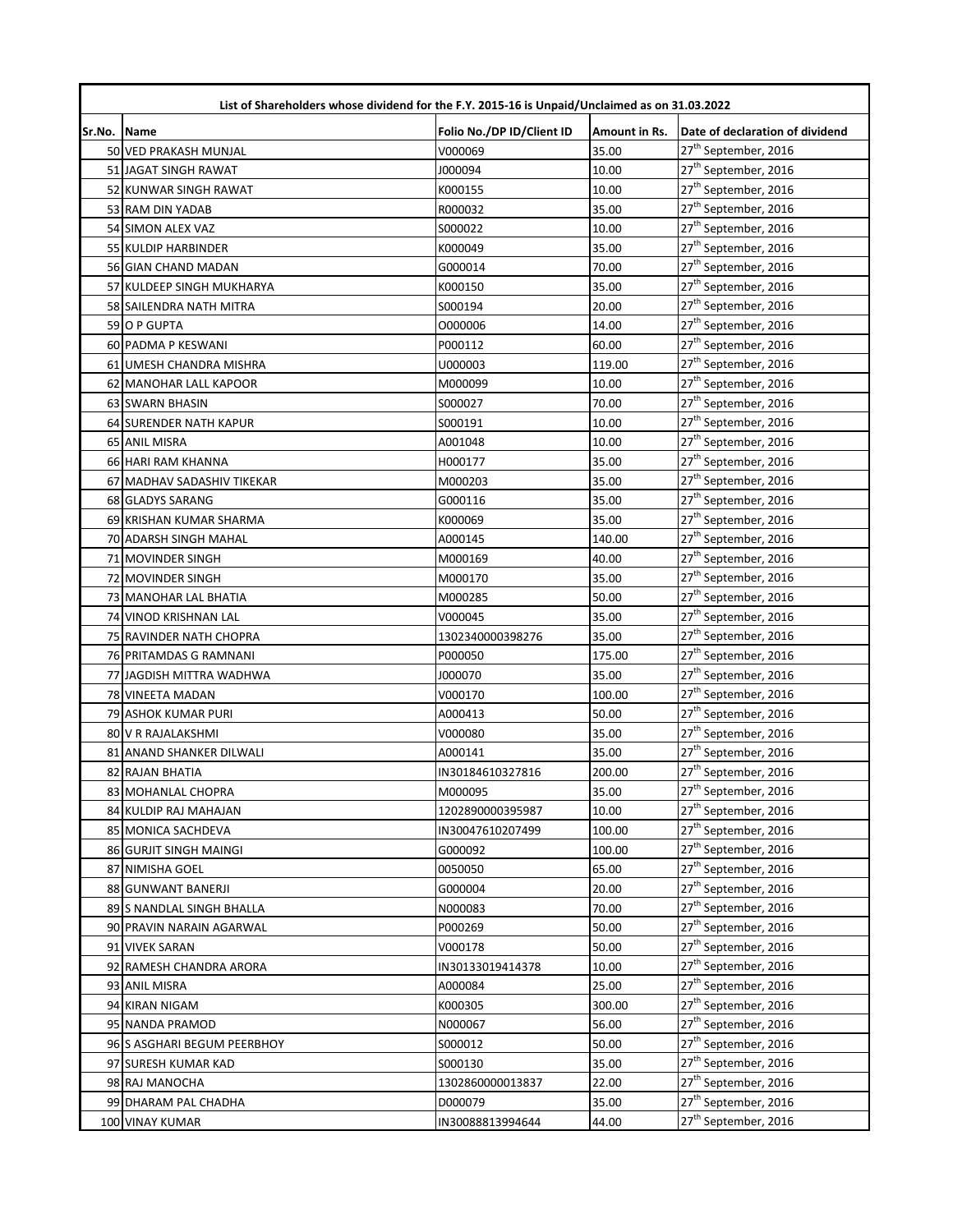|        | List of Shareholders whose dividend for the F.Y. 2015-16 is Unpaid/Unclaimed as on 31.03.2022 |                           |               |                                                                      |  |
|--------|-----------------------------------------------------------------------------------------------|---------------------------|---------------|----------------------------------------------------------------------|--|
| Sr.No. | <b>Name</b>                                                                                   | Folio No./DP ID/Client ID | Amount in Rs. | Date of declaration of dividend                                      |  |
|        | 101 KUSUM AGRAWAL                                                                             | K000002                   | 70.00         | 27 <sup>th</sup> September, 2016                                     |  |
|        | 102 RAMESH CHANDRA                                                                            | R000019                   | 70.00         | 27 <sup>th</sup> September, 2016                                     |  |
|        | 103 ASHIS BANDHU GUHA                                                                         | A000423                   | 1.00          | 27 <sup>th</sup> September, 2016                                     |  |
|        | 104 NEENA MITTAL                                                                              | 0050017                   | 1.00          | 27 <sup>th</sup> September, 2016                                     |  |
|        | 105 SONAL DHAR                                                                                | IN30165310361826          | 10.00         | 27 <sup>th</sup> September, 2016                                     |  |
|        | 106 RAJENDRA KUMAR AGARWAL                                                                    | 1201770100772127          | 1.00          | 27 <sup>th</sup> September, 2016                                     |  |
|        | 107 HARI BABU GUPTA                                                                           | 1202060000241921          | 20.00         | 27 <sup>th</sup> September, 2016                                     |  |
|        | 108 BAL KRISHNA VERMA                                                                         | B000051                   | 70.00         | 27 <sup>th</sup> September, 2016                                     |  |
|        | 109 NEENA AGARWAL                                                                             | N000202                   | 35.00         | 27 <sup>th</sup> September, 2016                                     |  |
|        | 110 ASHIQ HUSSAIN SAIFEE                                                                      | 0050172                   | 35.00         | 27 <sup>th</sup> September, 2016                                     |  |
|        | 111 LILARAM VASWANI                                                                           | L000039                   | 35.00         | 27 <sup>th</sup> September, 2016                                     |  |
|        | 112 DHANRAJ CHOPRA                                                                            | D000200                   | 50.00         | 27 <sup>th</sup> September, 2016                                     |  |
|        | 113 INDRAVADAN MANEKLAL MEHTA                                                                 | 1000013                   | 35.00         | 27 <sup>th</sup> September, 2016                                     |  |
|        | 114 NITIN GOKALDAS RAITHATHA                                                                  | IN30097411302296          | 8.00          | 27 <sup>th</sup> September, 2016                                     |  |
|        | 115 DHIRAJLAL DEVRAJBHAI GHONIA                                                               | IN30047642273637          | 75.00         | 27 <sup>th</sup> September, 2016                                     |  |
|        | 116 SUSHILKUMAR MAHABIRPRASAD SOMANI                                                          | 1201090000025798          | 100.00        | 27 <sup>th</sup> September, 2016                                     |  |
|        | 117 Kabita Somani                                                                             | 1203330000129972          | 99.00         | 27 <sup>th</sup> September, 2016                                     |  |
|        | 118 KAPIL KESHAVJI JOSHI                                                                      | IN30127630487233          | 100.00        | 27 <sup>th</sup> September, 2016                                     |  |
|        | 119 HARSHADRAI RAMJI MEHTA                                                                    | H000088                   | 35.00         | 27 <sup>th</sup> September, 2016                                     |  |
|        | 120 SHOBHANA B DATTANI                                                                        | S000563                   | 100.00        | 27 <sup>th</sup> September, 2016                                     |  |
|        | 121 UMESH CHANDULAL RAVANI                                                                    | IN30103924318615          | 5.00          | 27 <sup>th</sup> September, 2016                                     |  |
|        | 122 ROOPALI UMESH RAVANI                                                                      | IN30103924484766          | 30.00         | 27 <sup>th</sup> September, 2016                                     |  |
|        | 123 SHAILESH CHANDULAL RAVANI                                                                 | IN30103924487888          | 15.00         | 27 <sup>th</sup> September, 2016                                     |  |
|        | 124 CHANDULAL HARIDAS RAVANI                                                                  | IN30103924487943          | 25.00         | 27 <sup>th</sup> September, 2016                                     |  |
|        | 125 URMILA D PARMAR                                                                           | 1204720001581492          | 10.00         | 27 <sup>th</sup> September, 2016                                     |  |
|        | 126 DEEPAKBHAI NAGEENDAS MAHETA                                                               | IN30045011707722          | 100.00        | 27 <sup>th</sup> September, 2016                                     |  |
|        | 127 JYOTSNA CHANDRASHAKHAR JOSHI                                                              | J000014                   | 10.00         | 27 <sup>th</sup> September, 2016                                     |  |
|        | 128 KANTILAL M SHAH                                                                           | K000233                   | 2.00          | 27 <sup>th</sup> September, 2016                                     |  |
|        | 129 YUSUFALI KHAN MIRZA                                                                       | Y000002                   | 56.00         | 27 <sup>th</sup> September, 2016                                     |  |
|        | 130 YUSUFALIKHAN NAWABALIKHAN MIRZA                                                           | Y000004                   | 35.00         | 27 <sup>th</sup> September, 2016                                     |  |
|        | 131 LATABEN MAHESHKUMAR SHAH                                                                  | IN30115112170720          | 25.00         | 27 <sup>th</sup> September, 2016                                     |  |
|        | 132 CHANDRA JAYANTILAL SHAH                                                                   | C000022                   | 25.00         | 27 <sup>th</sup> September, 2016                                     |  |
|        | 133 JAYANTILAL HIMCHAND SHAH                                                                  | J000042                   | 25.00         | 27 <sup>th</sup> September, 2016                                     |  |
|        | 134 PUSHPA A MUDHOLKAR                                                                        | P000007                   | 35.00         | 27 <sup>th</sup> September, 2016                                     |  |
|        | 135 SUSHILABEN SHAH                                                                           | S000252                   | 25.00         | 27 <sup>th</sup> September, 2016                                     |  |
|        | 136 MANGALDAS V TRIVEDI                                                                       | M000328                   | 50.00         | 27 <sup>th</sup> September, 2016                                     |  |
|        | 137 KIRTIKUMAR MULJIBHAI SHAH                                                                 | 0010020                   | 35.00         | 27 <sup>th</sup> September, 2016                                     |  |
|        | 138 SUMANLAL MAGANLAL SHAH                                                                    | S000179                   | 70.00         | 27 <sup>th</sup> September, 2016                                     |  |
|        | 139 HARESH CHAMANRAY MAJMUNDAR                                                                | H000008                   | 35.00         | 27 <sup>th</sup> September, 2016                                     |  |
|        | 140 RIDDHI MISTRI                                                                             | R000276                   | 1.00          | 27 <sup>th</sup> September, 2016                                     |  |
|        |                                                                                               |                           | 100.00        | 27 <sup>th</sup> September, 2016                                     |  |
|        | 141 HITESH JAYANTILAL SHAH                                                                    | IN30034320012198          | 1000.00       | 27 <sup>th</sup> September, 2016                                     |  |
|        | 142 CHANDRAKANT CHIMANLAL ZAVERI                                                              | IN30034320013316          |               | 27 <sup>th</sup> September, 2016                                     |  |
|        | 143 NAI LAXMANBHAI MANILAL                                                                    | IN30148510322293          | 19.00         | 27 <sup>th</sup> September, 2016                                     |  |
|        | 144 NAVINKUMAR BABULAL MODI                                                                   | N000174                   | 35.00         | 27 <sup>th</sup> September, 2016                                     |  |
|        | 145 SHEFALIBEN P PATEL                                                                        | IN30220111262988          | 1.00          | 27 <sup>th</sup> September, 2016                                     |  |
|        | 146 GOVINDBHAI PURUSHOTTAM PATEL                                                              | G000060                   | 70.00         |                                                                      |  |
|        | 147 HIMANSHU ARJUNBHAI PATEL                                                                  | IN30045010783307          | 10.00         | 27 <sup>th</sup> September, 2016<br>27 <sup>th</sup> September, 2016 |  |
|        | 148 SHANTILAL BRAHMBHATT                                                                      | S000026                   | 35.00         | 27 <sup>th</sup> September, 2016                                     |  |
|        | 149 SARASWATHIBEN CHHATRASINHJI CHAVAN                                                        | S000048                   | 35.00         |                                                                      |  |
|        | 150 DAKSHESH BHASKARRAY VYAS                                                                  | D000229                   | 50.00         | 27 <sup>th</sup> September, 2016                                     |  |
|        | 151 BHARATBHAI GORDHANBHAI PATEL                                                              | 1201090000266976          | 300.00        | 27 <sup>th</sup> September, 2016                                     |  |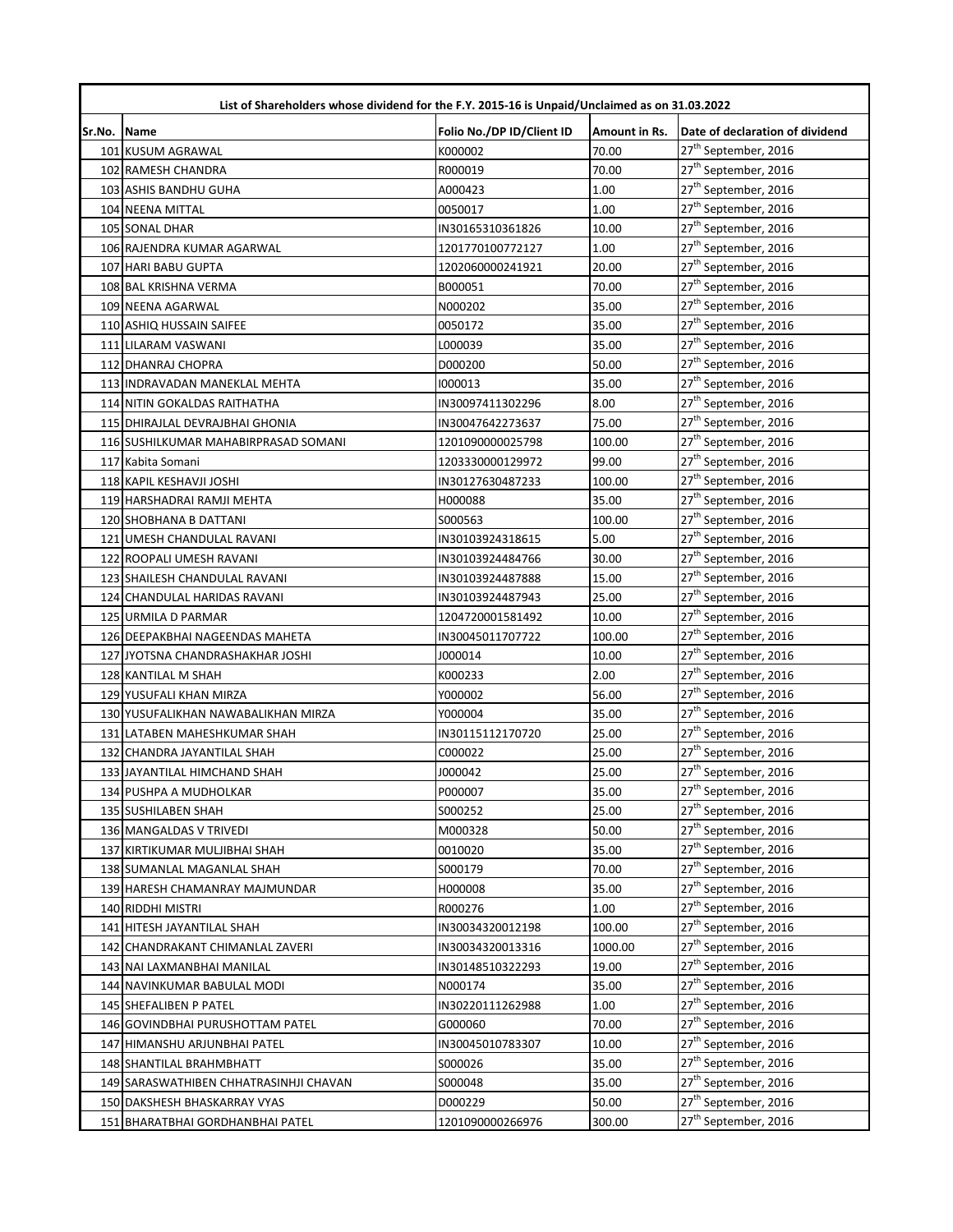| List of Shareholders whose dividend for the F.Y. 2015-16 is Unpaid/Unclaimed as on 31.03.2022 |                                        |                           |               |                                  |
|-----------------------------------------------------------------------------------------------|----------------------------------------|---------------------------|---------------|----------------------------------|
| Sr.No.                                                                                        | Name                                   | Folio No./DP ID/Client ID | Amount in Rs. | Date of declaration of dividend  |
|                                                                                               | <b>152 YAKUB MOBIN BHAM</b>            | Y000031                   | 100.00        | 27 <sup>th</sup> September, 2016 |
|                                                                                               | 153 PARASRAM MANILAL DAVE              | P000091                   | 35.00         | 27 <sup>th</sup> September, 2016 |
|                                                                                               | 154 BHAVNA BALUBHAI                    | B000009                   | 20.00         | 27 <sup>th</sup> September, 2016 |
|                                                                                               | 155 CHETNA HARSHAD MEHTA               | C000016                   | 20.00         | 27 <sup>th</sup> September, 2016 |
|                                                                                               | 156 VANRAJBHAI N MALVI                 | V001008                   | 90.00         | 27 <sup>th</sup> September, 2016 |
|                                                                                               | 157 AMY RUSI GANDHI                    | A000319                   | 35.00         | 27 <sup>th</sup> September, 2016 |
|                                                                                               | 158 NILESHKUMAR CHHITUBHAI PATEL       | 1201090000768112          | 100.00        | 27 <sup>th</sup> September, 2016 |
|                                                                                               | 159 BHARTI NATVERLAL DESAI             | B000058                   | 70.00         | 27 <sup>th</sup> September, 2016 |
|                                                                                               | 160 AMITA DHIRUBHAI DESAI              | A000035                   | 20.00         | 27 <sup>th</sup> September, 2016 |
|                                                                                               | 161 HASUBEN NATVERLAL MISTRY           | H000075                   | 70.00         | 27 <sup>th</sup> September, 2016 |
|                                                                                               | 162 BHIKHUBHAI NATHUBHAI DESAI         | B000059                   | 104.00        | 27 <sup>th</sup> September, 2016 |
|                                                                                               | 163 ILABEN BALVANTRAI NAIK             | IN30133017842937          | 5.00          | 27 <sup>th</sup> September, 2016 |
|                                                                                               | 164 HETALKUMAR SURENDRAKUMAR ATODARIA  | IN30133019734438          | 11.00         | 27 <sup>th</sup> September, 2016 |
|                                                                                               | 165 MEENABEN M SHAH                    | IN30258210119302          | 4.00          | 27 <sup>th</sup> September, 2016 |
|                                                                                               | 166 MINOCHEHER ARDESHIR TAMBOLI        | M000011                   | 35.00         | 27 <sup>th</sup> September, 2016 |
|                                                                                               | 167 NARENDRAKUMAR DOLATRAI DESAI       | N000020                   | 140.00        | 27 <sup>th</sup> September, 2016 |
|                                                                                               | 168 VIRMATI KRISHANLAL DESAI           | V000043                   | 25.00         | 27 <sup>th</sup> September, 2016 |
|                                                                                               | 169 NILAXIBEN DOLATBHAI RANA           | 1204150000363919          | 5.00          | 27 <sup>th</sup> September, 2016 |
|                                                                                               | 170 MELKOTE SRINIVASAMURTHY SHAMANNA   | M000201                   | 35.00         | 27 <sup>th</sup> September, 2016 |
|                                                                                               | 171 AJAY M DESAI                       | A000180                   | 12.00         | 27 <sup>th</sup> September, 2016 |
|                                                                                               | 172 HOMI RUSTOMJI LAKDAWALA            | H000061                   | 70.00         | 27 <sup>th</sup> September, 2016 |
|                                                                                               | 173 RAMDAS SHESHAPPA SHRIYAN           | R000136                   | 35.00         | 27 <sup>th</sup> September, 2016 |
|                                                                                               | 174 BERNADETTE DCUNHA                  | B000157                   | 119.00        | 27 <sup>th</sup> September, 2016 |
|                                                                                               | 175 DURPA SRIPATHI JADHAV              | D000258                   | 70.00         | 27 <sup>th</sup> September, 2016 |
|                                                                                               | 176 EUSEBIO COELHO                     | E000001                   | 70.00         | 27 <sup>th</sup> September, 2016 |
|                                                                                               | 177 JOSE BARTHOLOMEO DSOUZA            | 800000                    | 35.00         | 27 <sup>th</sup> September, 2016 |
|                                                                                               | 178 KANTILAL KHIMRAJ NAHATA            | K000223                   | 20.00         | 27 <sup>th</sup> September, 2016 |
|                                                                                               | 179 LAWRENCE SANTANA DIAS              | L000035                   | 35.00         | 27 <sup>th</sup> September, 2016 |
|                                                                                               | 180 PANDURANG TUKARAM KADAM            | P000136                   | 35.00         | 27 <sup>th</sup> September, 2016 |
|                                                                                               | 181 SHARDALAXMI HIMATLAL SHAH          | S000102                   | 280.00        | 27 <sup>th</sup> September, 2016 |
|                                                                                               | 182 SHARANAPPA SHIVALINAGAPPA ARALIMAR | S000263                   | 35.00         | 27 <sup>th</sup> September, 2016 |
|                                                                                               | <b>183 SHRIKANT ANAND GUPTE</b>        | S000484                   | 175.00        | 27 <sup>th</sup> September, 2016 |
|                                                                                               | 184 M E MOTIWALA                       | M000045                   | 35.00         | 27 <sup>th</sup> September, 2016 |
|                                                                                               | 185 NIRAJ JHUNJHUNWALA                 | N000242                   | 100.00        | 27 <sup>th</sup> September, 2016 |
|                                                                                               | 186 SARA MOHAMEDBHOY SHAIKHALI         | S000576                   | 7.00          | 27 <sup>th</sup> September, 2016 |
|                                                                                               | 187 ANIL S. BHARNE                     | IN30015910258788          | 70.00         | 27 <sup>th</sup> September, 2016 |
|                                                                                               | 188 LAXMAN VISHNU DESHPANDE            | L000040                   | 35.00         | 27 <sup>th</sup> September, 2016 |
|                                                                                               | 189 MOTIRAM GANPATRAO VYAVAHARKAR      | M000061                   | 35.00         | 27 <sup>th</sup> September, 2016 |
|                                                                                               | 190 RAMCHANDRA NARAYAN JOG             | R000083                   | 10.00         | 27 <sup>th</sup> September, 2016 |
|                                                                                               | 191 RAKSHA JAMSHAD KHODAI              | R000157                   | 35.00         | 27 <sup>th</sup> September, 2016 |
|                                                                                               | 192 ROSHAN ARDESHIR BHARUCHA           | R000308                   | 70.00         | 27 <sup>th</sup> September, 2016 |
|                                                                                               | 193 SIDNEY PINTO                       | 0010015                   | 200.00        | 27 <sup>th</sup> September, 2016 |
|                                                                                               | 194 HOSANG ERUVHSHAH ENGINEER          | H000015                   | 35.00         | 27 <sup>th</sup> September, 2016 |
|                                                                                               | 195 MUNDACKAL NARAYANAN RAJAN          | M000131                   | 5.00          | 27 <sup>th</sup> September, 2016 |
|                                                                                               | 196 PIROJA ERUCHSHAH ENGINEER          | P000041                   | 12.00         | 27 <sup>th</sup> September, 2016 |
|                                                                                               | 197 AKHIL KISHORLAL MARFATIA           | A000063                   | 70.00         | 27 <sup>th</sup> September, 2016 |
|                                                                                               | 198 KANCHANBEN PARIKH                  | K000099                   | 70.00         | 27 <sup>th</sup> September, 2016 |
|                                                                                               | 199 RAMANLAL RAICHAND SHAH             | R000116                   | 1.00          | 27 <sup>th</sup> September, 2016 |
|                                                                                               | 200 VENKATAPATHI R MANDYA              | V000077                   | 36.00         | 27 <sup>th</sup> September, 2016 |
|                                                                                               | 201 YASMEEN R MAMA                     | Y000034                   | 100.00        | 27 <sup>th</sup> September, 2016 |
|                                                                                               | 202 BHAGWANDAS RAMCHAND                | B000074                   | 100.00        | 27 <sup>th</sup> September, 2016 |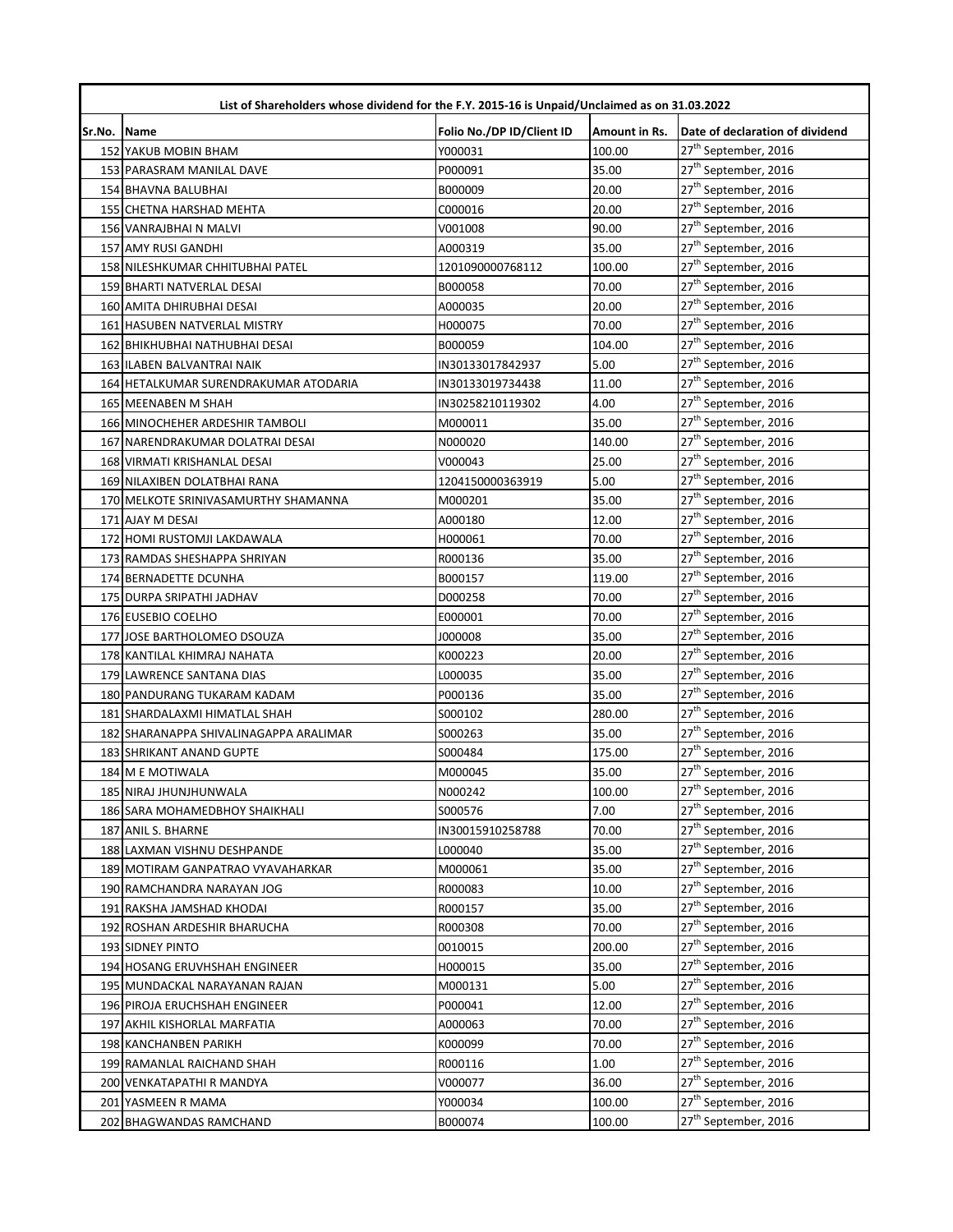|        | List of Shareholders whose dividend for the F.Y. 2015-16 is Unpaid/Unclaimed as on 31.03.2022 |                           |               |                                  |  |
|--------|-----------------------------------------------------------------------------------------------|---------------------------|---------------|----------------------------------|--|
| Sr.No. | <b>Name</b>                                                                                   | Folio No./DP ID/Client ID | Amount in Rs. | Date of declaration of dividend  |  |
|        | 203 DHANJISHA DARABSHA WADIA                                                                  | D000026                   | 35.00         | 27 <sup>th</sup> September, 2016 |  |
|        | 204 FARAMROZE SHAPURJI DARASHA                                                                | F000008                   | 20.00         | 27 <sup>th</sup> September, 2016 |  |
|        | 205 GOURISHANKAR RAMCHANDRA KULKARNI                                                          | G000070                   | 35.00         | 27 <sup>th</sup> September, 2016 |  |
|        | 206 JALA TEHMURAS ANKLESARIA                                                                  | J000097                   | 35.00         | 27 <sup>th</sup> September, 2016 |  |
|        | 207 VINODCHANDRA BHAGWANDAS SETH                                                              | V000128                   | 40.00         | 27 <sup>th</sup> September, 2016 |  |
|        | 208 MOHAMED HISHAMUDDIN PATEL                                                                 | M000064                   | 35.00         | 27 <sup>th</sup> September, 2016 |  |
|        | 209 MAIMOONABI MOHAMED PATEL                                                                  | M000138                   | 35.00         | 27 <sup>th</sup> September, 2016 |  |
|        | 210 SHANTABEN RAMJI THAKKAR                                                                   | S000245                   | 14.00         | 27 <sup>th</sup> September, 2016 |  |
|        | 211 BASANT KUMAR MITRA                                                                        | B000046                   | 70.00         | 27 <sup>th</sup> September, 2016 |  |
|        | 212 AJIT ATMARAM PUJARI                                                                       | A000343                   | 50.00         | 27 <sup>th</sup> September, 2016 |  |
|        | 213 RUSTOM NOWROZJEE NEKOO                                                                    | R000086                   | 50.00         | 27 <sup>th</sup> September, 2016 |  |
|        | 214 SASHIKANT JAIKISAN PANCHAL                                                                | 0050672                   | 70.00         | 27 <sup>th</sup> September, 2016 |  |
|        | 215 DINYAR FARDOONJI BHAGAT                                                                   | D000030                   | 35.00         | 27 <sup>th</sup> September, 2016 |  |
|        | 216 DOMINICA DESOUZA                                                                          | D000020                   | 35.00         | 27 <sup>th</sup> September, 2016 |  |
|        | 217 GRACE BORGES                                                                              | G000005                   | 70.00         | 27 <sup>th</sup> September, 2016 |  |
|        | 218 GOVIND BELLARAM NASTA                                                                     | G000009                   | 35.00         | 27 <sup>th</sup> September, 2016 |  |
|        | 219 KHEMCHAND GUPTA                                                                           | K000036                   | 35.00         | 27 <sup>th</sup> September, 2016 |  |
|        | 220 MALATI MADHAV GADRE                                                                       | M000115                   | 14.00         | 27 <sup>th</sup> September, 2016 |  |
|        | 221 MANGESH SHALIGRAM PATHARE                                                                 | M000195                   | 35.00         | 27 <sup>th</sup> September, 2016 |  |
|        | 222 SHRIHARSHA BHAVANISHANKAR SUKTHANKAR                                                      | S000037                   | 70.00         | 27 <sup>th</sup> September, 2016 |  |
|        | 223 SHARAD. RAMCHANDRA KOLHATKAR                                                              | S000742                   | 35.00         | 27 <sup>th</sup> September, 2016 |  |
|        | 224 CREDIT CAPITAL INVESTMENT TRUST CO LTD                                                    | C000123                   | 100.00        | 27 <sup>th</sup> September, 2016 |  |
|        | 225 YAMUNA PRASANVADAN NANAVATY                                                               | Y000014                   | 35.00         | 27 <sup>th</sup> September, 2016 |  |
|        | 226 LALDAS MATHURADAS SHAH                                                                    | L000020                   | 42.00         | 27 <sup>th</sup> September, 2016 |  |
|        | 227 LAKSHMI VENKATESAN IYER                                                                   | L000043                   | 25.00         | 27 <sup>th</sup> September, 2016 |  |
|        | 228 RAMASUBRAMANIAN VENKATARAMAN                                                              | R000141                   | 35.00         | 27 <sup>th</sup> September, 2016 |  |
|        | 229 VASU C MANIAR                                                                             | V000015                   | 100.00        | 27 <sup>th</sup> September, 2016 |  |
|        | 230 COMMISSIONER OF INCOME - TAX CITY-5, MUMBAI                                               | IN30036010065463          | 25.00         | 27 <sup>th</sup> September, 2016 |  |
|        | 231 UPENDRA K SHETH                                                                           | U000044                   | 20.00         | 27 <sup>th</sup> September, 2016 |  |
|        | 232 LEILA PUNSHI                                                                              | L000053                   | 5.00          | 27 <sup>th</sup> September, 2016 |  |
|        | 233 PADMA GAUTAMLAL SHAH                                                                      | P000184                   | 50.00         | 27 <sup>th</sup> September, 2016 |  |
|        | 234 SURAJ KISHAN PUNSHI                                                                       | S000386                   | 24.00         | 27 <sup>th</sup> September, 2016 |  |
|        | 235 BHAGUBHAI AMTHALAL GANDHI                                                                 | B000005                   | 4.00          | 27 <sup>th</sup> September, 2016 |  |
|        | 236 DEEPAK SOMKANT KARNIK                                                                     | D000101                   | 20.00         | 27 <sup>th</sup> September, 2016 |  |
|        | 237 JAYASHREE SOMKANT KARNIK                                                                  | J000092                   | 20.00         | 27 <sup>th</sup> September, 2016 |  |
|        | 238 L RAMAKRISHNA BALASUBRAMIAN                                                               | L000030                   | 35.00         | 27 <sup>th</sup> September, 2016 |  |
|        | 239 P K VISWANATHAN                                                                           | P000220                   | 50.00         | 27 <sup>th</sup> September, 2016 |  |
|        | 240 RAMCHANDRA NARAYAN PATIL                                                                  | R000087                   | 35.00         | 27 <sup>th</sup> September, 2016 |  |
|        | 241 RAGHAVAN SRINIVASA                                                                        | R000125                   | 35.00         | 27 <sup>th</sup> September, 2016 |  |
|        | 242 RANJIT NARAINDAS BHAVNANI                                                                 | R000200                   | 3.00          | 27 <sup>th</sup> September, 2016 |  |
|        | 243 RANJIT NARAINDAS BHAVNAN                                                                  | R000314                   | 30.00         | 27 <sup>th</sup> September, 2016 |  |
|        | 244 SAVITA BHAGUBHAI GANDHI                                                                   | S000031                   | 4.00          | 27 <sup>th</sup> September, 2016 |  |
|        | 245 ASHUTOSH D MAYEKAR                                                                        | A000358                   | 50.00         | 27 <sup>th</sup> September, 2016 |  |
|        | 246 RAAMDEO AGRAWAL                                                                           | R000226                   | 20.00         | 27 <sup>th</sup> September, 2016 |  |
|        | 247 CECIL NORONHA                                                                             | C000148                   | 50.00         | 27 <sup>th</sup> September, 2016 |  |
|        | 248 GAJANAN VINAYAK VIJAYAKAR                                                                 | G000087                   | 70.00         | 27 <sup>th</sup> September, 2016 |  |
|        | 249 SANJEEV PIYUSH JHAVERI                                                                    | S000561                   | 50.00         | 27 <sup>th</sup> September, 2016 |  |
|        | 250 Bhanu Nanalal Mehta                                                                       | IN30009510446427          | 70.00         | 27 <sup>th</sup> September, 2016 |  |
|        | 251 NASEEM YUSUF MERCHANT                                                                     | N000115                   | 70.00         | 27 <sup>th</sup> September, 2016 |  |
|        | 252 PREETI ASHOK THAKORE                                                                      | P000009                   | 35.00         | 27 <sup>th</sup> September, 2016 |  |
|        | 253 VATSALA MANGALORE                                                                         | V000052                   | 15.00         | 27 <sup>th</sup> September, 2016 |  |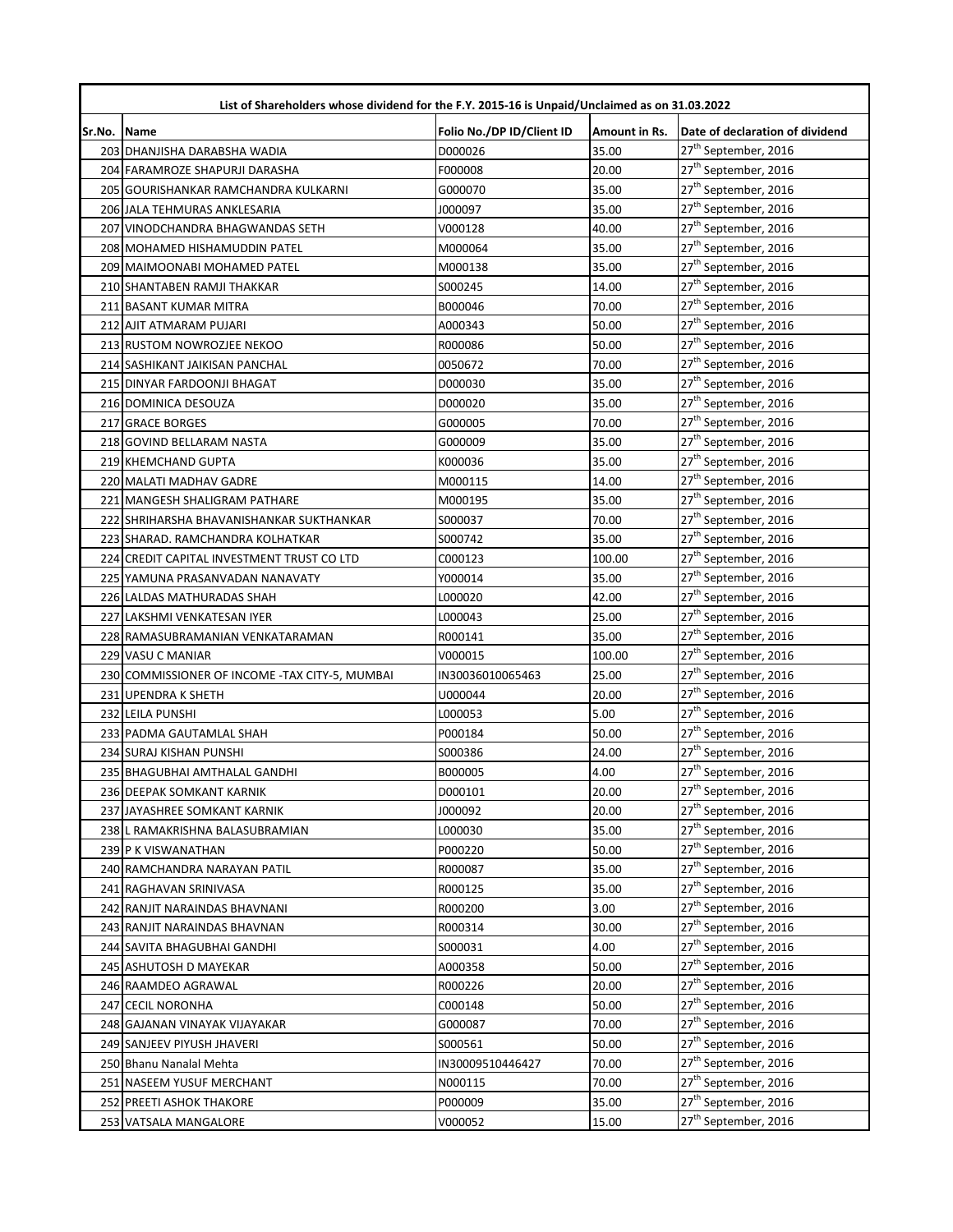|             | List of Shareholders whose dividend for the F.Y. 2015-16 is Unpaid/Unclaimed as on 31.03.2022 |                           |               |                                  |  |
|-------------|-----------------------------------------------------------------------------------------------|---------------------------|---------------|----------------------------------|--|
| Sr.No. Name |                                                                                               | Folio No./DP ID/Client ID | Amount in Rs. | Date of declaration of dividend  |  |
|             | 254 VINOD VRAJLAL THAKKAR                                                                     | V000110                   | 700.00        | 27 <sup>th</sup> September, 2016 |  |
|             | 255 DAYAMAY KASHYAP                                                                           | D000045                   | 35.00         | 27 <sup>th</sup> September, 2016 |  |
|             | 256 GOPAL DEVIDAS DHAUSE                                                                      | G000020                   | 35.00         | 27 <sup>th</sup> September, 2016 |  |
|             | 257 RAGHUNATH DAMODAR KOTWAL                                                                  | R000029                   | 70.00         | 27 <sup>th</sup> September, 2016 |  |
|             | 258 SHRIRAM LAXMAN PURCHIT                                                                    | S000156                   | 35.00         | 27 <sup>th</sup> September, 2016 |  |
|             | 259 SUMATI PRABHAKAR JOSHI                                                                    | S000427                   | 20.00         | 27 <sup>th</sup> September, 2016 |  |
|             | 260 VASUMATI RAVINDRA DHURU                                                                   | V000073                   | 60.00         | 27 <sup>th</sup> September, 2016 |  |
|             | 261 SNEHA MAYEE CHAKRAVORTY                                                                   | S000168                   | 35.00         | 27 <sup>th</sup> September, 2016 |  |
|             | 262 VISHRAM SHANKAR PARAB                                                                     | V000090                   | 35.00         | 27 <sup>th</sup> September, 2016 |  |
|             | 263 RAMESH VANDRAVAN MANIAR                                                                   | R000145                   | 84.00         | 27 <sup>th</sup> September, 2016 |  |
|             | 264 MINOO KEKI CONTRACTOR                                                                     | M000080                   | 35.00         | 27 <sup>th</sup> September, 2016 |  |
|             | 265 RASIKLAL JAGMOHANDAS NANAVATI                                                             | R000047                   | 35.00         | 27 <sup>th</sup> September, 2016 |  |
|             | 266 JAGANNATH RAMCHANDRA PRABHU                                                               | J000087                   | 35.00         | 27 <sup>th</sup> September, 2016 |  |
|             | 267 ZOHER HUSENI KHORAKIWALA                                                                  | Z000004                   | 700.00        | 27 <sup>th</sup> September, 2016 |  |
|             | 268 RAJ SURI                                                                                  | R000119                   | 35.00         | 27 <sup>th</sup> September, 2016 |  |
|             | 269 ABIDA Y VAZIRALLI                                                                         | A000204                   | 200.00        | 27 <sup>th</sup> September, 2016 |  |
|             | 270 FILANDRO LINHARES                                                                         | F000002                   | 70.00         | 27 <sup>th</sup> September, 2016 |  |
|             | 271 JOSEPH PIMENTA                                                                            | J000157                   | 42.00         | 27 <sup>th</sup> September, 2016 |  |
|             | 272 MARIA AFRA BARRETTO                                                                       | M000002                   | 20.00         | 27 <sup>th</sup> September, 2016 |  |
|             | 273 NIRMALA RAJA                                                                              | N000077                   | 35.00         | 27 <sup>th</sup> September, 2016 |  |
|             | 274 PHYLLIS LINHARES                                                                          | P000082                   | 112.00        | 27 <sup>th</sup> September, 2016 |  |
|             | 275 PREMILLA COELHO                                                                           | P000291                   | 35.00         | 27 <sup>th</sup> September, 2016 |  |
|             | 276 RAJENDRA PRAFULCHANDRA PAREKH                                                             | R000251                   | 560.00        | 27 <sup>th</sup> September, 2016 |  |
|             | 277 UMAKANT WAMAN NAIK                                                                        | U000028                   | 35.00         | 27 <sup>th</sup> September, 2016 |  |
|             | 278 KALINDI SHARAD MAHATEKAR                                                                  | K000151                   | 40.00         | 27 <sup>th</sup> September, 2016 |  |
|             | 279 ARUN NAGINDAS SHAH                                                                        | A000112                   | 35.00         | 27 <sup>th</sup> September, 2016 |  |
|             | 280 NANDLAL VISHINDAS RAJANI                                                                  | N000097                   | 70.00         | 27 <sup>th</sup> September, 2016 |  |
|             | 281 VISHINDAS JAMNADAS RAJANI                                                                 | V000035                   | 70.00         | 27 <sup>th</sup> September, 2016 |  |
|             | 282 BELADI PANDURANG KAMATH                                                                   | B000071                   | 35.00         | 27 <sup>th</sup> September, 2016 |  |
|             | 283 ANIL MUKUND VIJAYAKAR                                                                     | A000100                   | 140.00        | 27 <sup>th</sup> September, 2016 |  |
|             | 284 BIPINCHANDRA SHANTARAM JOSHI                                                              | B000095                   | 25.00         | 27 <sup>th</sup> September, 2016 |  |
|             | 285 DINESH RAMA SALIAN                                                                        | D000095                   | 10.00         | 27 <sup>th</sup> September, 2016 |  |
|             | 286 SHRIRAM SAKHARAM ATHALYE                                                                  | S000261                   | 14.00         | 27 <sup>th</sup> September, 2016 |  |
|             | 287 JOSEPH JOHN FERNANDES                                                                     | J000048                   | 35.00         | 27 <sup>th</sup> September, 2016 |  |
|             | 288 ANANDKUMAR PODAR                                                                          | A000267                   | 25.00         | 27 <sup>th</sup> September, 2016 |  |
|             | 289 ANANDKUMAR PODAR                                                                          | A000269                   | 25.00         | 27 <sup>th</sup> September, 2016 |  |
|             | 290 ANANDKUMAR PODAR                                                                          | A000270                   | 10.00         | 27 <sup>th</sup> September, 2016 |  |
|             | 291 DEVIPRAKASH PARASHURAM THAKAR                                                             | D000083                   | 14.00         | 27 <sup>th</sup> September, 2016 |  |
|             | 292 DEVANG PARIKH                                                                             | D000199                   | 100.00        | 27 <sup>th</sup> September, 2016 |  |
|             | 293 GORDHANDAS SARDA                                                                          | G000075                   | 140.00        | 27 <sup>th</sup> September, 2016 |  |
|             | 294 IGNATIUS GOMES                                                                            | 1000005                   | 35.00         | 27 <sup>th</sup> September, 2016 |  |
|             | 295 MOHANLAL TULSIDAS BHATIA                                                                  | M000208                   | 70.00         | 27 <sup>th</sup> September, 2016 |  |
|             | 296 RAGHU CHINNU MENDON                                                                       | R000022                   | 4.00          | 27 <sup>th</sup> September, 2016 |  |
|             | 297 SIMPLICIO ALMEIDA                                                                         | S000007                   | 35.00         | 27 <sup>th</sup> September, 2016 |  |
|             | 298 SURESH MANJI THAKKAR                                                                      | S000648                   | 50.00         | 27 <sup>th</sup> September, 2016 |  |
|             | 299 INDIRA VASANT KELKAR                                                                      | 1000019                   | 35.00         | 27 <sup>th</sup> September, 2016 |  |
|             | 300 SUMANT VAMAN KAMAT                                                                        | S000303                   | 10.00         | 27 <sup>th</sup> September, 2016 |  |
|             | 301 ATUL TANDAN                                                                               | A000208                   | 100.00        | 27 <sup>th</sup> September, 2016 |  |
|             | 302 JITENDRA A SHAH                                                                           | J000168                   | 1.00          | 27 <sup>th</sup> September, 2016 |  |
|             | 303 J A SHAH                                                                                  | J000169                   | 1.00          | 27 <sup>th</sup> September, 2016 |  |
|             | 304 JITENDRA A SHAH                                                                           | J000170                   | 1.00          | 27 <sup>th</sup> September, 2016 |  |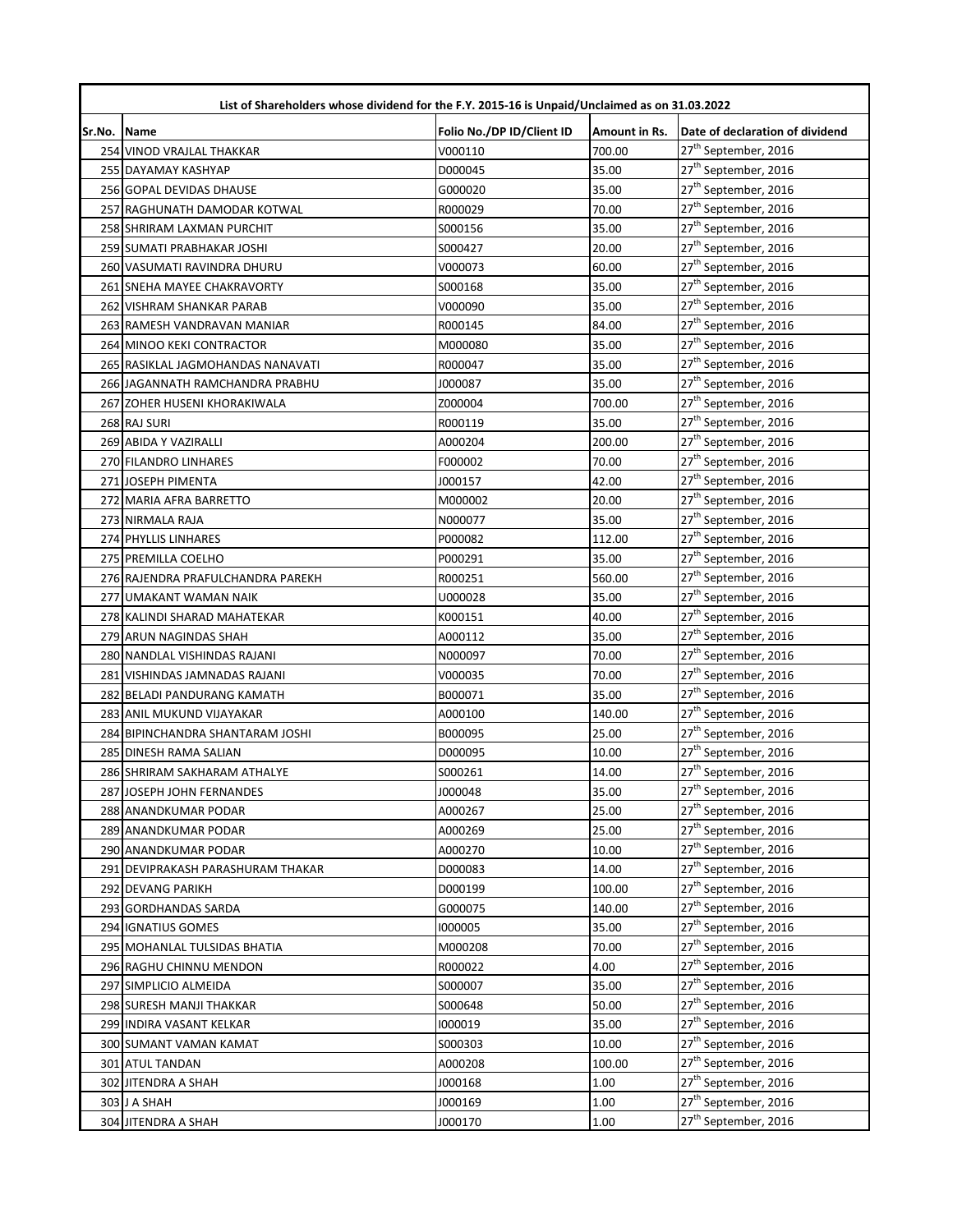|             | List of Shareholders whose dividend for the F.Y. 2015-16 is Unpaid/Unclaimed as on 31.03.2022 |                           |               |                                  |  |
|-------------|-----------------------------------------------------------------------------------------------|---------------------------|---------------|----------------------------------|--|
| Sr.No. Name |                                                                                               | Folio No./DP ID/Client ID | Amount in Rs. | Date of declaration of dividend  |  |
|             | 305 J A SHAH                                                                                  | J000171                   | 1.00          | 27 <sup>th</sup> September, 2016 |  |
|             | 306 J A SHAH                                                                                  | J000172                   | 1.00          | 27 <sup>th</sup> September, 2016 |  |
|             | 307 JITENDRA A SHAH                                                                           | J000173                   | 1.00          | 27 <sup>th</sup> September, 2016 |  |
|             | 308 NAVIN BABULAL TANNA                                                                       | N000133                   | 50.00         | 27 <sup>th</sup> September, 2016 |  |
|             | 309 GAIN CHAND GUPTA                                                                          | G000011                   | 35.00         | 27 <sup>th</sup> September, 2016 |  |
|             | 310 GANPAT SOMNATH DAVE                                                                       | G000080                   | 10.00         | 27 <sup>th</sup> September, 2016 |  |
|             | 311 LAXMAN DNYANDEO SAWANT                                                                    | L000005                   | 70.00         | 27 <sup>th</sup> September, 2016 |  |
|             | <b>312 JANAK RATILAL MEHTA</b>                                                                | IN30051310040245          | 428.00        | 27 <sup>th</sup> September, 2016 |  |
|             | 313 JAVERILAL JUTHABHAI PARMAR                                                                | J000050                   | 35.00         | 27 <sup>th</sup> September, 2016 |  |
|             | 314 PRAKASH THAKORBHAI MODI                                                                   | P000168                   | 25.00         | 27 <sup>th</sup> September, 2016 |  |
|             | 315 THAKORBHAI JIWANDAS MODI                                                                  | T000008                   | 10.00         | 27 <sup>th</sup> September, 2016 |  |
|             | 316 NARESH SITARAM MAJGAOMKAR                                                                 | N000085                   | 35.00         | 27 <sup>th</sup> September, 2016 |  |
|             | 317 HARISH MANUBHAI MEHTA                                                                     | H000040                   | 35.00         | 27 <sup>th</sup> September, 2016 |  |
|             | 318 MOTIBEN SUNDERLAL PATEL                                                                   | M000283                   | 50.00         | 27 <sup>th</sup> September, 2016 |  |
|             | 319 JOHN CRASTA                                                                               | J000013                   | 35.00         | 27 <sup>th</sup> September, 2016 |  |
|             | 320 Nandini Mehta                                                                             | IN30009510433076          | 70.00         | 27 <sup>th</sup> September, 2016 |  |
|             | 321 Nandini Mehta                                                                             | IN30009510444634          | 140.00        | 27 <sup>th</sup> September, 2016 |  |
|             | 322 JAYVANT MANILAL SHAH                                                                      | J000105                   | 70.00         | 27 <sup>th</sup> September, 2016 |  |
|             | 323 AUGUSTO JOAQUIM PEREIRA                                                                   | A000053                   | 35.00         | 27 <sup>th</sup> September, 2016 |  |
|             | 324 ALKA JAIN                                                                                 | A000356                   | 300.00        | 27 <sup>th</sup> September, 2016 |  |
|             | 325 PRITAM KAUR ANAND                                                                         | P000186                   | 50.00         | 27 <sup>th</sup> September, 2016 |  |
|             | 326 RIYAZ SAHIBRAO SHAIKH                                                                     | 0010019                   | 35.00         | 27 <sup>th</sup> September, 2016 |  |
|             | 327 MANSUKHLAL SHIVJI NANDU                                                                   | M000193                   | 70.00         | 27 <sup>th</sup> September, 2016 |  |
|             | 328 RAJU MUDDANNA SHETTY                                                                      | R000074                   | 35.00         | 27 <sup>th</sup> September, 2016 |  |
|             | 329 SHAKUNTALA SITARAM SHENOLIKAR                                                             | S000284                   | 35.00         | 27 <sup>th</sup> September, 2016 |  |
|             | 330 YERMAL RAMAKRISHNA SHENOY                                                                 | Y000007                   | 35.00         | 27 <sup>th</sup> September, 2016 |  |
|             | 331 DOLLY KISHORE SHAH                                                                        | IN30021412237469          | 50.00         | 27 <sup>th</sup> September, 2016 |  |
|             | 332 VIMAL SHAH                                                                                | V000230                   | 50.00         | 27 <sup>th</sup> September, 2016 |  |
|             | 333 PADMABEN SHANTILAL JOSHI                                                                  | P000128                   | 35.00         | 27 <sup>th</sup> September, 2016 |  |
|             | 334 JAYESH J NAIR                                                                             | J000190                   | 50.00         | 27 <sup>th</sup> September, 2016 |  |
|             | 335 BHOLANATH RAMKRISHNA ARTE                                                                 | B000078                   | 35.00         | 27 <sup>th</sup> September, 2016 |  |
|             | 336 SHRINIVAS LAXMAN KULKARNI                                                                 | S000153                   | 84.00         | 27 <sup>th</sup> September, 2016 |  |
|             | 337 VELJI LADHABHAI MARU                                                                      | V000048                   | 35.00         | 27 <sup>th</sup> September, 2016 |  |
|             | 338 SWAPNA M OAK                                                                              | S000711                   | 5.00          | 27 <sup>th</sup> September, 2016 |  |
|             | 339 MADHUSUDAN SHRIDHAR WAKANKAR                                                              | M000205                   | 10.00         | 27 <sup>th</sup> September, 2016 |  |
|             | 340 PRAMILA MADHUSUDAN WAKANKAR                                                               | P000266                   | 25.00         | 27 <sup>th</sup> September, 2016 |  |
|             | 341 JACOB LEWIS                                                                               | J000057                   | 35.00         | 27 <sup>th</sup> September, 2016 |  |
|             | 342 RAMNATH PANDURANG KUNDAIKAR                                                               | R000096                   | 47.00         | 27 <sup>th</sup> September, 2016 |  |
|             | 343 BISHWANATH CHATTERJEE                                                                     | B000015                   | 35.00         | 27 <sup>th</sup> September, 2016 |  |
|             | 344 LOUIS MACEDO                                                                              | L000064                   | 84.00         | 27 <sup>th</sup> September, 2016 |  |
|             | 345 VESTA IVES                                                                                | V000030                   | 35.00         | 27 <sup>th</sup> September, 2016 |  |
|             | 346 SUDHA ACHYUT NAGARKAR                                                                     | S000014                   | 35.00         | 27 <sup>th</sup> September, 2016 |  |
|             | 347 SHALINI SADASHIV GUPTE                                                                    | S000271                   | 35.00         | 27 <sup>th</sup> September, 2016 |  |
|             | 348 ANANT DAMODAR MAHALE                                                                      | 0050562                   | 119.00        | 27 <sup>th</sup> September, 2016 |  |
|             | 349 SHREEDHAR HAYAGREEV BHAT                                                                  | IN30021413401614          | 45.00         | 27 <sup>th</sup> September, 2016 |  |
|             | 350 ANIL BHIMRAO MOGALGIDDIKAR                                                                | A000017                   | 35.00         | 27 <sup>th</sup> September, 2016 |  |
|             | 351 SUMATI DEVIDAS NENE                                                                       | S000741                   | 35.00         | 27 <sup>th</sup> September, 2016 |  |
|             | 352 RAMANLAL H JHAMVAR                                                                        | IN30109810241653          | 10.00         | 27 <sup>th</sup> September, 2016 |  |
|             | 353 PADMINI VASUDEVA HOLLA                                                                    | P000222                   | 50.00         | 27 <sup>th</sup> September, 2016 |  |
|             | 354 TILOKCHAND HARAKCHAND BEDMUTHA                                                            | T000006                   | 47.00         | 27 <sup>th</sup> September, 2016 |  |
|             | 355 ATUL ARVIND JOSHI                                                                         | 1302190000050463          | 2.00          | 27 <sup>th</sup> September, 2016 |  |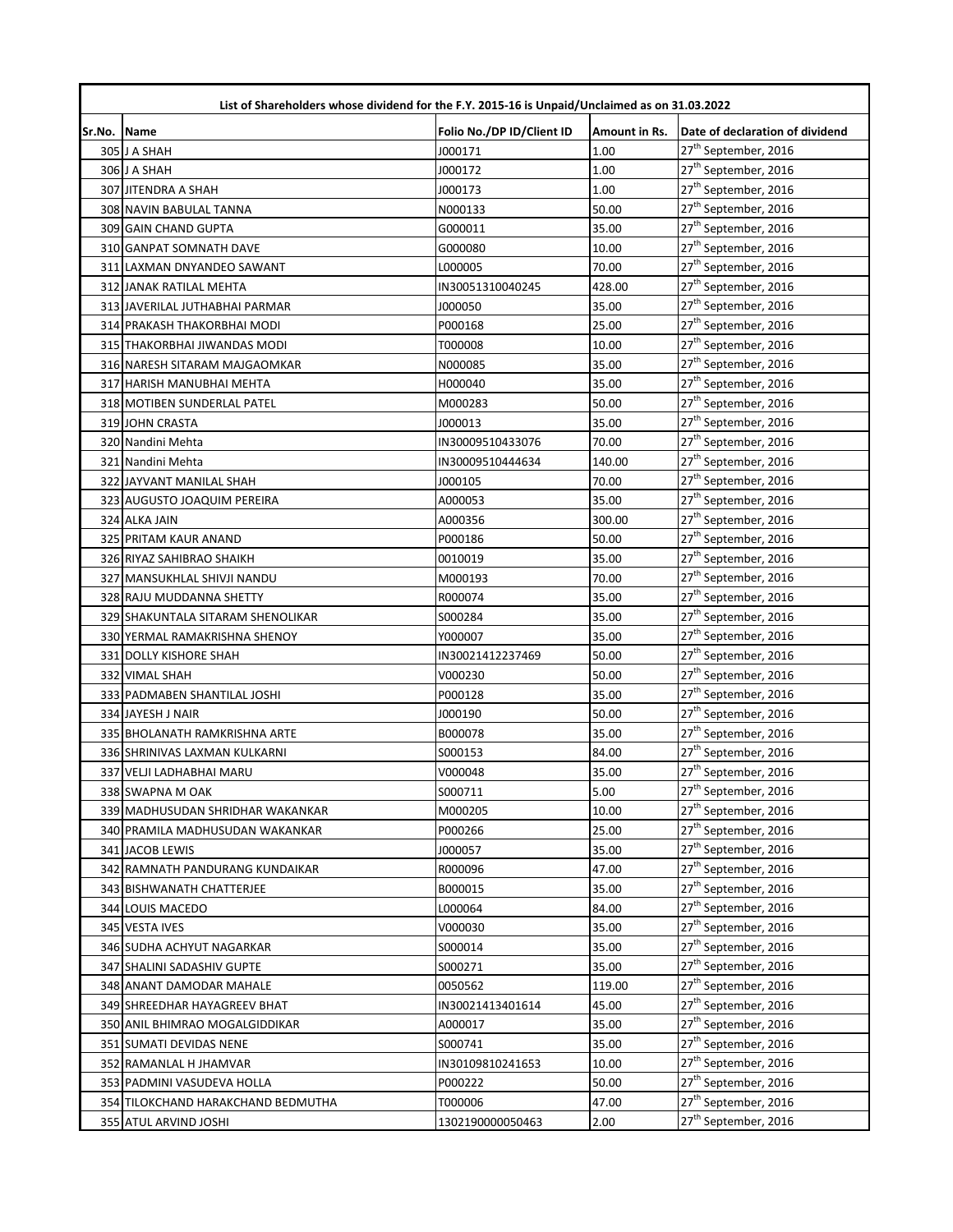|             | List of Shareholders whose dividend for the F.Y. 2015-16 is Unpaid/Unclaimed as on 31.03.2022 |                           |               |                                  |  |
|-------------|-----------------------------------------------------------------------------------------------|---------------------------|---------------|----------------------------------|--|
| Sr.No. Name |                                                                                               | Folio No./DP ID/Client ID | Amount in Rs. | Date of declaration of dividend  |  |
|             | 356 SHANTINATH BAHUBALI UPADHYE                                                               | S000041                   | 20.00         | 27 <sup>th</sup> September, 2016 |  |
|             | 357 INDRANI MUKHERJEE                                                                         | 1000039                   | 1.00          | 27 <sup>th</sup> September, 2016 |  |
|             | 358 ADIVENDRA JIVAJI KULKARNI                                                                 | A000052                   | 35.00         | 27 <sup>th</sup> September, 2016 |  |
|             | 359 NARAYAN PANDURANG KOLHATKAR                                                               | N000071                   | 3.00          | 27 <sup>th</sup> September, 2016 |  |
|             | 360 RAVINDRA MANHAR MOHON                                                                     | R000070                   | 1.00          | 27 <sup>th</sup> September, 2016 |  |
|             | 361 RAGHUNATH SHANKAR NAKHE                                                                   | R000135                   | 35.00         | 27 <sup>th</sup> September, 2016 |  |
|             | 362 GOPALDAS JAMNADAS VED                                                                     | G000036                   | 35.00         | 27 <sup>th</sup> September, 2016 |  |
|             | 363 PHALAK YUVARAJ GOPAL                                                                      | IN30109810427058          | 50.00         | 27 <sup>th</sup> September, 2016 |  |
|             | 364 SHRIKRISHNA BANSIDHAR JAGDHANE                                                            | IN30154915834053          | 25.00         | 27 <sup>th</sup> September, 2016 |  |
|             | 365 K S RUPAREL                                                                               | K000157                   | 70.00         | 27 <sup>th</sup> September, 2016 |  |
|             | 366 ANANT PURUSHOTTAMRAO PANDE                                                                | A000120                   | 35.00         | 27 <sup>th</sup> September, 2016 |  |
|             | 367 ARUNA KULKARNI                                                                            | A000287                   | 50.00         | 27 <sup>th</sup> September, 2016 |  |
|             | 368 JOSHI SHAM T                                                                              | IN30039413187672          | 100.00        | 27 <sup>th</sup> September, 2016 |  |
|             | 369 SHRIKANT SHRIVISHNU TOSHNIWAL                                                             | 1302310000058319          | 80.00         | 27 <sup>th</sup> September, 2016 |  |
|             | 370 SUNILKUMAR MAHENDRA AGRAWAL                                                               | IN30133018110810          | 25.00         | 27 <sup>th</sup> September, 2016 |  |
|             | 371 MAHENDRA SANGHI                                                                           | M000382                   | 35.00         | 27 <sup>th</sup> September, 2016 |  |
|             | 372 GIRISH THAKAR                                                                             | G000084                   | 70.00         | 27 <sup>th</sup> September, 2016 |  |
|             | 373 PRABHAKAR BHALCHANDRA JOSHI                                                               | P000016                   | 35.00         | 27 <sup>th</sup> September, 2016 |  |
|             | 374 KAVERI BAJAJ                                                                              | K000221                   | 70.00         | 27 <sup>th</sup> September, 2016 |  |
|             | 375 REKHA UKEY                                                                                | IN30226910976558          | 25.00         | 27 <sup>th</sup> September, 2016 |  |
|             | 376 SUSHILA DEVI ARORA                                                                        | \$000065                  | 50.00         | 27 <sup>th</sup> September, 2016 |  |
|             | 377 JAYESH KUMAR PANDYA                                                                       | J000248                   | 100.00        | 27 <sup>th</sup> September, 2016 |  |
|             | 378 CHANDUBHAI PATEL                                                                          | C000040                   | 140.00        | 27 <sup>th</sup> September, 2016 |  |
|             | 379 MUNISH RAI                                                                                | M000381                   | 50.00         | 27 <sup>th</sup> September, 2016 |  |
|             | 380 ADDU PANDARI NATH                                                                         | A000119                   | 10.00         | 27 <sup>th</sup> September, 2016 |  |
|             | 381 AIME RUSI DAVER                                                                           | A000129                   | 47.00         | 27 <sup>th</sup> September, 2016 |  |
|             | 382 ILLINDALA VINAYA BHOOSHAN RAO                                                             | 1000020                   | 84.00         | 27 <sup>th</sup> September, 2016 |  |
|             | 383 D B UMA DEVI                                                                              | D000254                   | 35.00         | 27 <sup>th</sup> September, 2016 |  |
|             | 384 LAKSHMINARAYAN DANDOTIA                                                                   | L000004                   | 14.00         | 27 <sup>th</sup> September, 2016 |  |
|             | 385 DODLA ANUPA REDDY                                                                         | D000006                   | 20.00         | 27 <sup>th</sup> September, 2016 |  |
|             | 386 DODLA RADHAKRISHNA REDDY                                                                  | D000093                   | 140.00        | 27 <sup>th</sup> September, 2016 |  |
|             | 387 A V RAVANAMMA                                                                             | A000153                   | 82.00         | 27 <sup>th</sup> September, 2016 |  |
|             | 388 PUTCHA VENKATA SUBBA RAO                                                                  | P000146                   | 10.00         | 27 <sup>th</sup> September, 2016 |  |
|             | 389 SHAIK PACHA                                                                               | 5000203                   | 35.00         | 27 <sup>th</sup> September, 2016 |  |
|             | 390 AMBUJAMMAL K                                                                              | A000190                   | 112.00        | 27 <sup>th</sup> September, 2016 |  |
|             | 391 TADAKAMALLA LAKSHMI KANTHA ROW                                                            | T000018                   | 70.00         | 27 <sup>th</sup> September, 2016 |  |
|             | 392 BARBARA FARIA                                                                             | B000029                   | 25.00         | 27 <sup>th</sup> September, 2016 |  |
|             | 393 SRINIVASULU GUTHA                                                                         | IN30102220944672          | 50.00         | 27 <sup>th</sup> September, 2016 |  |
|             | 394 P JANAKIRAM                                                                               | P000055                   | 47.00         | 27 <sup>th</sup> September, 2016 |  |
|             | 395 C NAGARATNAMMA                                                                            | C000101                   | 35.00         | 27 <sup>th</sup> September, 2016 |  |
|             | 396 PERI VENKATANARASIMHASARMA                                                                | P000140                   | 35.00         | 27 <sup>th</sup> September, 2016 |  |
|             | 397 PERI VENKATA NARASIMHA SARMA                                                              | P000141                   | 35.00         | 27 <sup>th</sup> September, 2016 |  |
|             | 398 PUTCHA SUGUNAMANI                                                                         | P000283                   | 25.00         | 27 <sup>th</sup> September, 2016 |  |
|             | 399 V A RAO                                                                                   | V000005                   | 35.00         | 27 <sup>th</sup> September, 2016 |  |
|             | 400 CHEDIMALA VIVEKANANDA REDDY                                                               | IN30023911179824          | 10.00         | 27 <sup>th</sup> September, 2016 |  |
|             | 401 K. KESAVAKUMARA REDDY                                                                     | IN30023911764996          | 10.00         | 27 <sup>th</sup> September, 2016 |  |
|             | 402 DEVULAPALLI SANYASI PRASAD                                                                | D000105                   | 50.00         | 27 <sup>th</sup> September, 2016 |  |
|             | 403 DEVANASETTY NAGESWARA RAO                                                                 | D000072                   | 35.00         | 27 <sup>th</sup> September, 2016 |  |
|             | 404 KRUTTIVENTI PERRAJU                                                                       | K000095                   | 70.00         | 27 <sup>th</sup> September, 2016 |  |
|             | 405 SATHYAVOLU BHASKARA RAO                                                                   | S000035                   | 35.00         | 27 <sup>th</sup> September, 2016 |  |
|             | 406 MAHALAUSHMI GADDE                                                                         | M000330                   | 19.00         | 27 <sup>th</sup> September, 2016 |  |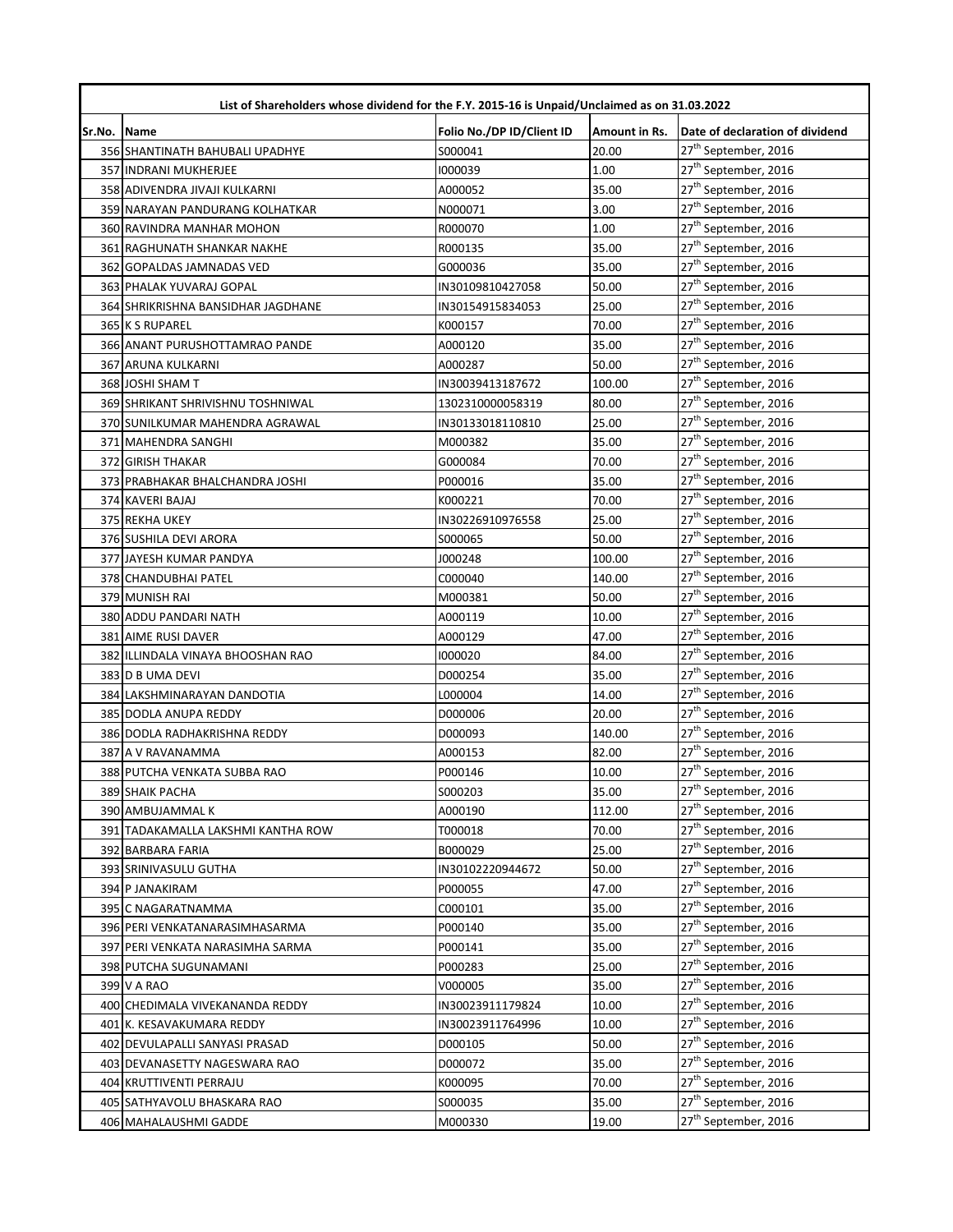|        | List of Shareholders whose dividend for the F.Y. 2015-16 is Unpaid/Unclaimed as on 31.03.2022 |                           |               |                                  |  |
|--------|-----------------------------------------------------------------------------------------------|---------------------------|---------------|----------------------------------|--|
| Sr.No. | Name                                                                                          | Folio No./DP ID/Client ID | Amount in Rs. | Date of declaration of dividend  |  |
|        | 407 BEZWADA SREENIVASA RAO                                                                    | B000107                   | 35.00         | 27 <sup>th</sup> September, 2016 |  |
|        | 408 SATYAVELU LAKSHMIPATHI                                                                    | S000150                   | 56.00         | 27 <sup>th</sup> September, 2016 |  |
|        | 409 NAGA RAMESWARA RAO KUSUMANCHI                                                             | IN30102220035303          | 50.00         | 27 <sup>th</sup> September, 2016 |  |
|        | 410 JACOB VERGHESE                                                                            | J000109                   | 96.00         | 27 <sup>th</sup> September, 2016 |  |
|        | 411 K V KRISHNAN                                                                              | K000180                   | 69.00         | 27 <sup>th</sup> September, 2016 |  |
|        | 412 SATYANARAYAN REDDY                                                                        | S000220                   | 140.00        | 27 <sup>th</sup> September, 2016 |  |
|        | 413 DEVENDRA MEHTA                                                                            | 0050392                   | 2.00          | 27 <sup>th</sup> September, 2016 |  |
|        | 414 BASRUR VENKATESH BHANDARY                                                                 | B000111                   | 84.00         | 27 <sup>th</sup> September, 2016 |  |
|        | 415 HULIKAL BASAPPA RANGAPPA                                                                  | H000004                   | 7.00          | 27 <sup>th</sup> September, 2016 |  |
|        | 416 J DEVAKI                                                                                  | J000021                   | 1.00          | 27 <sup>th</sup> September, 2016 |  |
|        | 417 M R SANJIVA MURTHY                                                                        | M000164                   | 1.00          | 27 <sup>th</sup> September, 2016 |  |
|        | 418 M S GITA DEVI                                                                             | M000183                   | 1.00          | 27 <sup>th</sup> September, 2016 |  |
|        | 419 N K SRINIVAS                                                                              | N000050                   | 1.00          | 27 <sup>th</sup> September, 2016 |  |
|        | 420 HOSAGRAHAR RAMANNA SURESH                                                                 | H000063                   | 70.00         | 27 <sup>th</sup> September, 2016 |  |
|        | 421 K V ASHOK                                                                                 | K000271                   | 1.00          | 27 <sup>th</sup> September, 2016 |  |
|        | 422 M G RAJAN                                                                                 | M000058                   | 1.00          | 27 <sup>th</sup> September, 2016 |  |
|        | 423 B S KANAKA LAKSHMAMMA                                                                     | B000101                   | 1.00          | 27 <sup>th</sup> September, 2016 |  |
|        | 424 B S RAJENDRA                                                                              | B000106                   | 1.00          | 27 <sup>th</sup> September, 2016 |  |
|        | 425 B S SHOBHA RANI                                                                           | B000108                   | 1.00          | 27 <sup>th</sup> September, 2016 |  |
|        | 426 B A VATHSALA                                                                              | B000119                   | 2.00          | 27 <sup>th</sup> September, 2016 |  |
|        | 427 B S ANANDA                                                                                | B000121                   | 4.00          | 27 <sup>th</sup> September, 2016 |  |
|        | 428 C S SUNDRAMMA                                                                             | C000103                   | 2.00          | 27 <sup>th</sup> September, 2016 |  |
|        | 429 K J SWARNA LATHA                                                                          | K000058                   | 1.00          | 27 <sup>th</sup> September, 2016 |  |
|        | 430 K V JAYACHANDRA                                                                           | K000179                   | 1.00          | 27 <sup>th</sup> September, 2016 |  |
|        | 431 O V SRINIVASA BABU                                                                        | 0000011                   | 5.00          | 27 <sup>th</sup> September, 2016 |  |
|        | 432 P GANGARAJU                                                                               | P000043                   | 1.00          | 27 <sup>th</sup> September, 2016 |  |
|        | 433 RAMAMURTHYAIYAR SWAMINATHAN                                                               | R000127                   | 35.00         | 27 <sup>th</sup> September, 2016 |  |
|        | 434 SHANTHA                                                                                   | S000376                   | 5.00          | 27 <sup>th</sup> September, 2016 |  |
|        | 435 CLARENCE IRWIN PEREIRA                                                                    | C000021                   | 35.00         | 27 <sup>th</sup> September, 2016 |  |
|        | 436 K JANARDHANAN                                                                             | K000055                   | 1.00          | 27 <sup>th</sup> September, 2016 |  |
|        | 437 S ALPHONSO                                                                                | S000006                   | 1.00          | 27 <sup>th</sup> September, 2016 |  |
|        | 438 K BALAKRISHNA                                                                             | K000011                   | 7.00          | 27 <sup>th</sup> September, 2016 |  |
|        | 439 SWAMINATH RAJA                                                                            | S000223                   | 35.00         | 27 <sup>th</sup> September, 2016 |  |
|        | 440 K S AMRUTHAMMA                                                                            | K000140                   | 1.00          | 27 <sup>th</sup> September, 2016 |  |
|        | 441 N A KRISHNA SETTY                                                                         | N000005                   | 2.00          | 27 <sup>th</sup> September, 2016 |  |
|        | 442 N K NAGARAJ                                                                               | N000046                   | 1.00          | 27 <sup>th</sup> September, 2016 |  |
|        | 443 N VIJAYA NAGARAJ                                                                          | N000095                   | 1.00          | 27 <sup>th</sup> September, 2016 |  |
|        | 444 D S CHANDRA KANTHAMMA                                                                     | D000099                   | 1.00          | 27 <sup>th</sup> September, 2016 |  |
|        | 445 D SATHYA NARAYANA GUPTA                                                                   | D000103                   | 1.00          | 27 <sup>th</sup> September, 2016 |  |
|        | 446 T RAMASWAMY IYENGAR                                                                       | T000029                   | 7.00          | 27 <sup>th</sup> September, 2016 |  |
|        | 447 N SHAMANNA REDDY                                                                          | N000087                   | 1.00          | 27 <sup>th</sup> September, 2016 |  |
|        | 448 S K GURU PRASAD                                                                           | S000119                   | 1.00          | 27 <sup>th</sup> September, 2016 |  |
|        | 449 SWARNA LATHA BRAMADEVIAH                                                                  | 0050664                   | 4.00          | 27 <sup>th</sup> September, 2016 |  |
|        | 450 A S GOWRI                                                                                 | A000142                   | 1.00          | 27 <sup>th</sup> September, 2016 |  |
|        | 451 CHIKKANNAIAH HANUMANTHA RAO                                                               | C000018                   | 35.00         | 27 <sup>th</sup> September, 2016 |  |
|        | 452 CHENJI PADMANABHARAO KRISHNA MURTHY                                                       | C000042                   | 10.00         | 27 <sup>th</sup> September, 2016 |  |
|        | 453 J S MANJANATH                                                                             | 000093                    | 1.00          | 27 <sup>th</sup> September, 2016 |  |
|        | 454 L KRISHNA MOORTHY RAO                                                                     | L000016                   | 1.00          | 27 <sup>th</sup> September, 2016 |  |
|        | 455 L NAGARAJ                                                                                 | L000021                   | 1.00          | 27 <sup>th</sup> September, 2016 |  |
|        | 456 NAGARTHNA                                                                                 | N000001                   | 1.00          | 27 <sup>th</sup> September, 2016 |  |
|        | 457 SHARATH CHANDRA PATEL                                                                     | S000054                   | 14.00         | 27 <sup>th</sup> September, 2016 |  |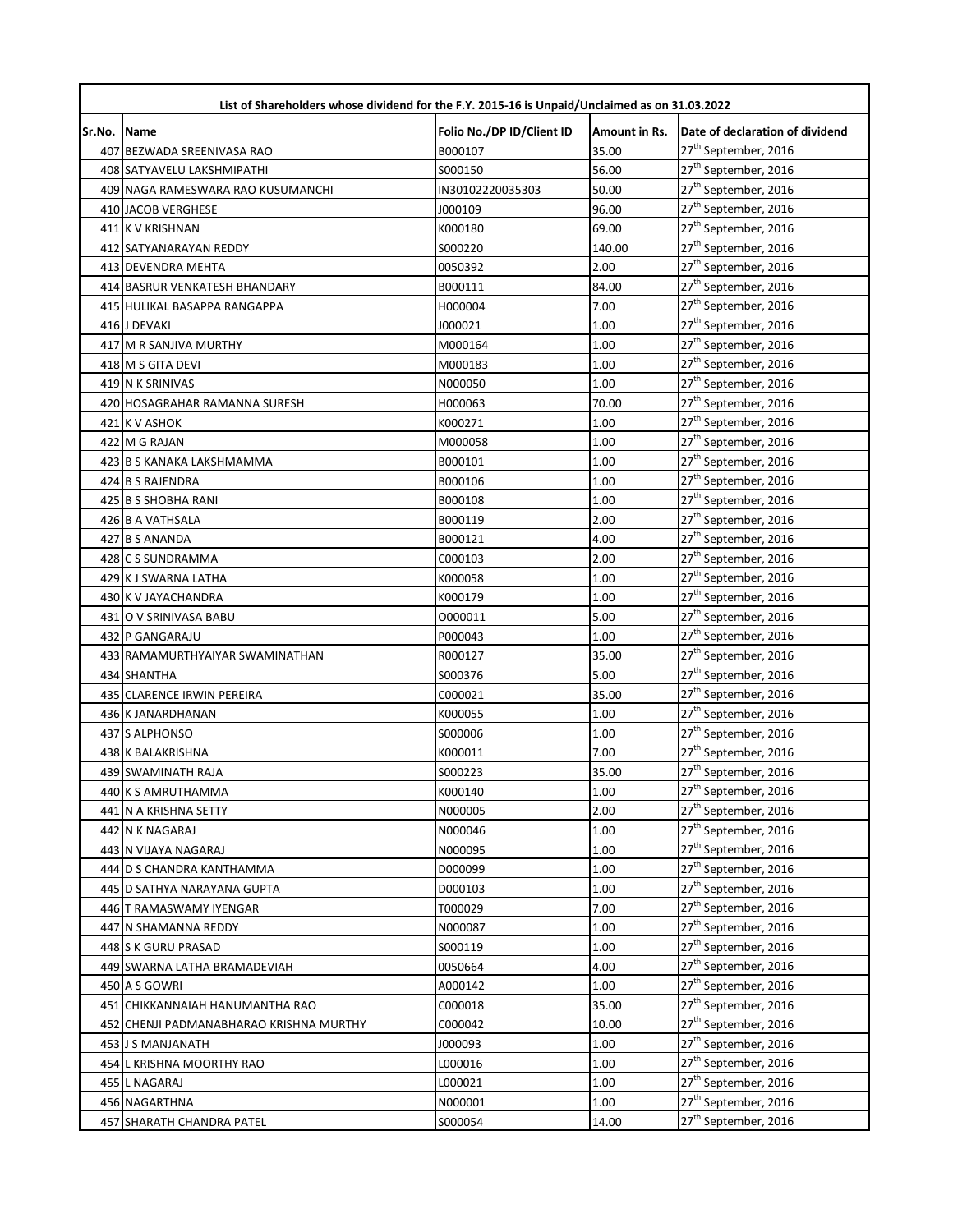|             | List of Shareholders whose dividend for the F.Y. 2015-16 is Unpaid/Unclaimed as on 31.03.2022 |                           |               |                                  |  |
|-------------|-----------------------------------------------------------------------------------------------|---------------------------|---------------|----------------------------------|--|
| Sr.No. Name |                                                                                               | Folio No./DP ID/Client ID | Amount in Rs. | Date of declaration of dividend  |  |
|             | 458 SUSHEELA MANJUNATH                                                                        | S000164                   | 2.00          | 27 <sup>th</sup> September, 2016 |  |
|             | 459 SHARATH CHANDRA PATEL                                                                     | S000331                   | 70.00         | 27 <sup>th</sup> September, 2016 |  |
|             | 460 V JAYANTI                                                                                 | V000032                   | 35.00         | 27 <sup>th</sup> September, 2016 |  |
|             | 461 VIJAYA MURALI                                                                             | V000123                   | 5.00          | 27 <sup>th</sup> September, 2016 |  |
|             | 462 M S LALITHAMMA                                                                            | M000191                   | 60.00         | 27 <sup>th</sup> September, 2016 |  |
|             | 463 SMITA DHARAMSHI                                                                           | S000524                   | 10.00         | 27 <sup>th</sup> September, 2016 |  |
|             | 464 SATHYANARAYANA GUPTA                                                                      | S000086                   | 7.00          | 27 <sup>th</sup> September, 2016 |  |
|             | 465 ARVIND C AJMERA                                                                           | A000022                   | 56.00         | 27 <sup>th</sup> September, 2016 |  |
|             | 466 HEMCHANDAR VENKATARAMAN                                                                   | H000071                   | 70.00         | 27 <sup>th</sup> September, 2016 |  |
|             | 467 K N VENKATALAKSHMAMMA                                                                     | K000093                   | 5.00          | 27 <sup>th</sup> September, 2016 |  |
|             | 468 PALYAM GOPAL RAO SHANKAR                                                                  | P000289                   | 7.00          | 27 <sup>th</sup> September, 2016 |  |
|             | 469 RADHA N REDDY                                                                             | R000089                   | 7.00          | 27 <sup>th</sup> September, 2016 |  |
|             | 470 SREENIVASA MOORTHY ANJANA                                                                 | S000166                   | 7.00          | 27 <sup>th</sup> September, 2016 |  |
|             | 471 C V RAMESHA CHANDRA                                                                       | C000069                   | 9.00          | 27 <sup>th</sup> September, 2016 |  |
|             | 472 BHASKAR ADIGA                                                                             | B000143                   | 4.00          | 27 <sup>th</sup> September, 2016 |  |
|             | 473 K A NEELAKANTAN                                                                           | K000008                   | 35.00         | 27 <sup>th</sup> September, 2016 |  |
|             | 474 R MUTHUSWAMY                                                                              | R000062                   | 1.00          | 27 <sup>th</sup> September, 2016 |  |
|             | 475 CHAKRAPANI MENON                                                                          | C000117                   | 24.00         | 27 <sup>th</sup> September, 2016 |  |
|             | 476 KUNTHANAZHI RAMACHANDRAN                                                                  | K000111                   | 70.00         | 27 <sup>th</sup> September, 2016 |  |
|             | 477 MANIKETH CHAKRAPANI MENON                                                                 | M000350                   | 23.00         | 27 <sup>th</sup> September, 2016 |  |
|             | 478 S VIJAYAKUMAR                                                                             | S000296                   | 1.00          | 27 <sup>th</sup> September, 2016 |  |
|             | 479 H G PHANI RAJ                                                                             | H000021                   | 5.00          | 27 <sup>th</sup> September, 2016 |  |
|             | 480 H P PAAVANASHREE                                                                          | H000159                   | 2.00          | 27 <sup>th</sup> September, 2016 |  |
|             | 481 R MEERA                                                                                   | R000059                   | 63.00         | 27 <sup>th</sup> September, 2016 |  |
|             | 482 VINOD BHALCHANDRA DIVEKAR                                                                 | V000008                   | 168.00        | 27 <sup>th</sup> September, 2016 |  |
|             | 483 A M V LAKSHMI                                                                             | A000101                   | 7.00          | 27 <sup>th</sup> September, 2016 |  |
|             | 484 B M CHOWDA REDDY                                                                          | IN30135620083682          | 10.00         | 27 <sup>th</sup> September, 2016 |  |
|             | 485 R CHANDRA SEKARAN                                                                         | R000023                   | 35.00         | 27 <sup>th</sup> September, 2016 |  |
|             | 486 K P DAYALAN                                                                               | K000102                   | 1.00          | 27 <sup>th</sup> September, 2016 |  |
|             | 487 KRIPA NARAYANAN                                                                           | 0010002                   | 10.00         | 27 <sup>th</sup> September, 2016 |  |
|             | 488 ADOLPHUS ALBERT                                                                           | A000003                   | 35.00         | 27 <sup>th</sup> September, 2016 |  |
|             | 489 KARAMUKKIL PISHARATH KRISHNA PISHARODY                                                    | K000103                   | 35.00         | 27 <sup>th</sup> September, 2016 |  |
|             | 490 KUPPUSWAMY DORAISWAMY                                                                     | K000023                   | 1.00          | 27 <sup>th</sup> September, 2016 |  |
|             | 491 VIJAYA D BHAT                                                                             | V000155                   | 10.00         | 27 <sup>th</sup> September, 2016 |  |
|             | 492 K R SANJEEVA SETTY                                                                        | K000128                   | 7.00          | 27 <sup>th</sup> September, 2016 |  |
|             | 493 K S VEENA                                                                                 | K000201                   | 5.00          | 27 <sup>th</sup> September, 2016 |  |
|             | 494 MAHAVEER KUMAR                                                                            | M000317                   | 5.00          | 27 <sup>th</sup> September, 2016 |  |
|             | <b>495 PUSHPAT KOTHARI</b>                                                                    | P000211                   | 10.00         | 27 <sup>th</sup> September, 2016 |  |
|             | 496 R MOHANLAL                                                                                | R000271                   | 9.00          | 27 <sup>th</sup> September, 2016 |  |
|             | 497 T N SHOBHA                                                                                | T000025                   | 7.00          | 27 <sup>th</sup> September, 2016 |  |
|             | 498 T P GAYATHRI                                                                              | T000027                   | 7.00          | 27 <sup>th</sup> September, 2016 |  |
|             | 499 T S ANIL KUMAR                                                                            | T000035                   | 7.00          | 27 <sup>th</sup> September, 2016 |  |
|             | 500 T V NARAYANA MURTHY                                                                       | T000039                   | 7.00          | 27 <sup>th</sup> September, 2016 |  |
|             | <b>501 A DASS</b>                                                                             | A000031                   | 1.00          | 27 <sup>th</sup> September, 2016 |  |
|             | 502 KANTHAMANI GOPALAN                                                                        | K000240                   | 10.00         | 27 <sup>th</sup> September, 2016 |  |
|             | 503 L G CHANDRASEKHAR                                                                         | L000052                   | 25.00         | 27 <sup>th</sup> September, 2016 |  |
|             | 504 NARASIMHAN MALAVALLI RAMANUJAIYENGAR                                                      | N000058                   | 35.00         | 27 <sup>th</sup> September, 2016 |  |
|             | 505 D P DHAR CHOUDHARY                                                                        | D000130                   | 4.00          | 27 <sup>th</sup> September, 2016 |  |
|             | 506 K PUSHPABAI                                                                               | K000098                   | 1.00          | 27 <sup>th</sup> September, 2016 |  |
|             | 507 L V KRISHNAJI RAO                                                                         | L000042                   | 1.00          | 27 <sup>th</sup> September, 2016 |  |
|             | 508 B S PRASANNA MURTHY                                                                       | B000105                   | 2.00          | 27 <sup>th</sup> September, 2016 |  |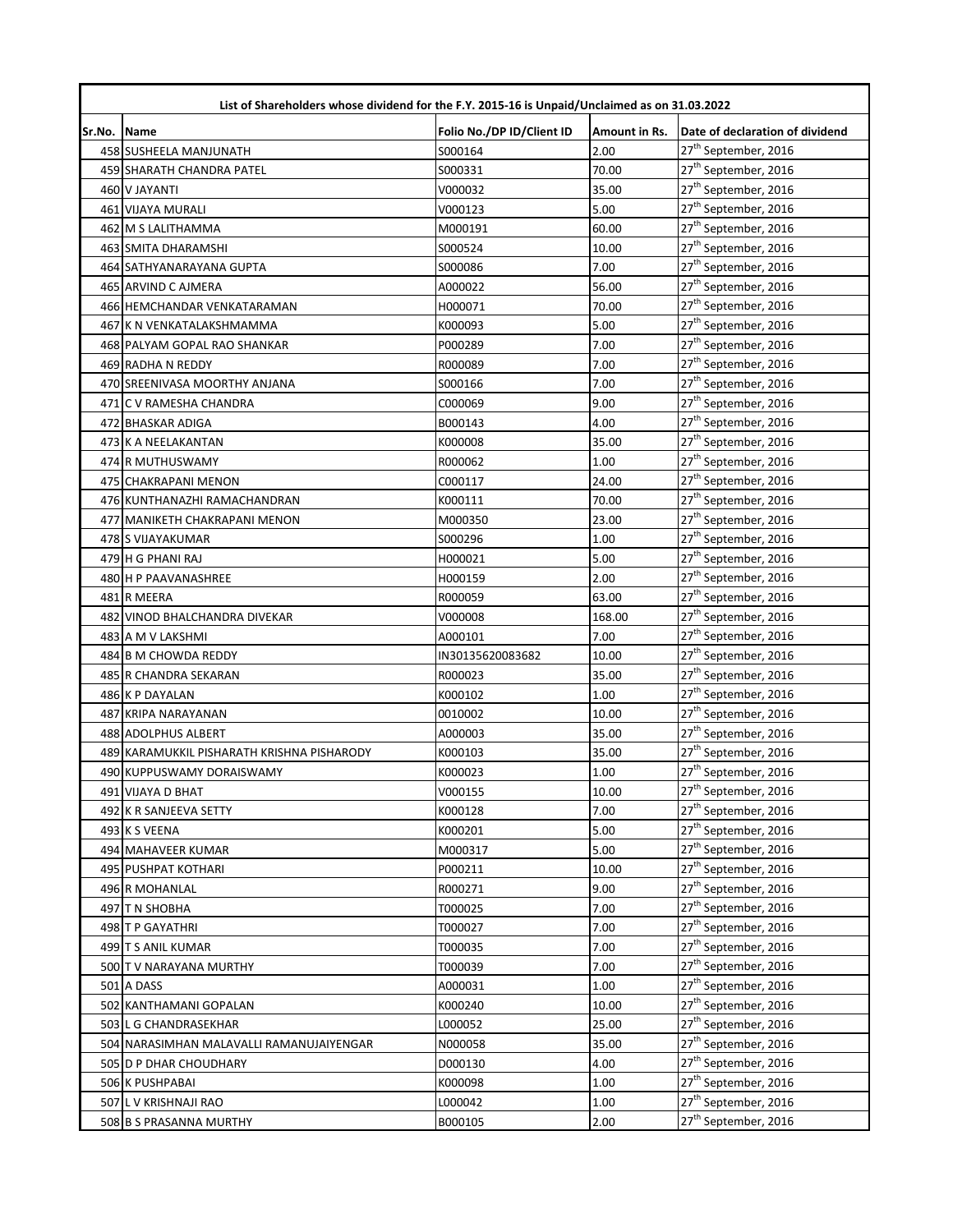| List of Shareholders whose dividend for the F.Y. 2015-16 is Unpaid/Unclaimed as on 31.03.2022 |                                              |                           |               |                                  |
|-----------------------------------------------------------------------------------------------|----------------------------------------------|---------------------------|---------------|----------------------------------|
| Sr.No. Name                                                                                   |                                              | Folio No./DP ID/Client ID | Amount in Rs. | Date of declaration of dividend  |
|                                                                                               | 509 C S SRINIVASA RAO                        | C000063                   | 14.00         | 27 <sup>th</sup> September, 2016 |
|                                                                                               | 510 K SUBRAMANYA UDUPA                       | K000166                   | 35.00         | 27 <sup>th</sup> September, 2016 |
|                                                                                               | 511 B SARASWATHY                             | B000088                   | 35.00         | 27 <sup>th</sup> September, 2016 |
|                                                                                               | 512 N M SAVITHRI                             | N000059                   | 7.00          | 27 <sup>th</sup> September, 2016 |
|                                                                                               | 513 V RAGHAVENDRACHAR                        | V000075                   | 7.00          | 27 <sup>th</sup> September, 2016 |
|                                                                                               | 514 MAYUR M HINDUJA                          | M000394                   | 10.00         | 27 <sup>th</sup> September, 2016 |
|                                                                                               | 515 M SEBASTIAN                              | M000174                   | 1.00          | 27 <sup>th</sup> September, 2016 |
|                                                                                               | 516 S N KRISHNA MURTHY                       | S000514                   | 7.00          | 27 <sup>th</sup> September, 2016 |
|                                                                                               | 517 K H SEETHALAKSHMI                        | K000052                   | 7.00          | 27 <sup>th</sup> September, 2016 |
|                                                                                               | 518 KAMALA SUNDARAM                          | K000135                   | 35.00         | 27 <sup>th</sup> September, 2016 |
|                                                                                               | 519 N P GANGADHARAIAH                        | N000069                   | 14.00         | 27 <sup>th</sup> September, 2016 |
|                                                                                               | 520 P ANANTHA SWAMY                          | P000280                   | 9.00          | 27 <sup>th</sup> September, 2016 |
|                                                                                               | 521 P ANANTHA SWAMY                          | P000281                   | 2.00          | 27 <sup>th</sup> September, 2016 |
|                                                                                               | 522 B RATNAKAR                               | B000075                   | 47.00         | 27 <sup>th</sup> September, 2016 |
|                                                                                               | 523 N HARSHPAL SHAH                          | N001012                   | 25.00         | 27 <sup>th</sup> September, 2016 |
|                                                                                               | 524 K B RAMACHANDRA RAJ URS                  | K000015                   | 20.00         | 27 <sup>th</sup> September, 2016 |
|                                                                                               | 525 SHRINIVASA.J.M                           | IN30169610208493          | 20.00         | $27^{\text{th}}$ September, 2016 |
|                                                                                               | 526 ARCHIE MASCARENHAS                       | A000083                   | 161.00        | 27 <sup>th</sup> September, 2016 |
|                                                                                               | 527 OSWALD ELLIS HERI                        | 0000002                   | 20.00         | 27 <sup>th</sup> September, 2016 |
|                                                                                               | 528 PEJAVAR SANJIVA RAO                      | P000132                   | 16.00         | 27 <sup>th</sup> September, 2016 |
|                                                                                               | 529 LATA J VERNEKAR                          | IN30061010603603          | 50.00         | 27 <sup>th</sup> September, 2016 |
|                                                                                               | 530 BELAGUR RANGANATH                        | B000076                   | 10.00         | 27 <sup>th</sup> September, 2016 |
|                                                                                               | 531 HARIHAR RANGANATHA RAO                   | H000062                   | 18.00         | 27 <sup>th</sup> September, 2016 |
|                                                                                               | 532 KRISHNA HANMANTRAO BENDIGERI             | K000051                   | 35.00         | 27 <sup>th</sup> September, 2016 |
|                                                                                               | 533 SREENIVASULU PETNIKOTA                   | IN30023911077133          | 50.00         | 27 <sup>th</sup> September, 2016 |
|                                                                                               | 534 PETNIKOTA SREENIVASULU SETTY             | P000133                   | 20.00         | 27 <sup>th</sup> September, 2016 |
|                                                                                               | 535 K NARAYAN RAO                            | K000089                   | 10.00         | 27 <sup>th</sup> September, 2016 |
|                                                                                               | 536 MUPPAYYA NOORANDAYYA HIRAMATH            | M000126                   | 35.00         | 27 <sup>th</sup> September, 2016 |
|                                                                                               | 537 SUBRAMANI VISWANATHAN                    | S000297                   | 35.00         | 27 <sup>th</sup> September, 2016 |
|                                                                                               | 538 SUBRAMANI VISWANATHAN                    | S000504                   | 15.00         | 27 <sup>th</sup> September, 2016 |
|                                                                                               | 539 NAMAKKAL VENKATARAMAN RAMANATHAN         | N000098                   | 14.00         | 27 <sup>th</sup> September, 2016 |
|                                                                                               | 540 J G KANNAPPAN                            | J000033                   | 35.00         | 27 <sup>th</sup> September, 2016 |
|                                                                                               | 541 K M SUNDARAM                             | K000080                   | 40.00         | 27 <sup>th</sup> September, 2016 |
|                                                                                               | 542 M PADMANABHAN                            | M000137                   | 35.00         | 27 <sup>th</sup> September, 2016 |
|                                                                                               | 543 PERUMAL RAJAN                            | P000117                   | 70.00         | 27 <sup>th</sup> September, 2016 |
|                                                                                               | 544 RAJAM JAYARAM                            | R000186                   | 70.00         | 27 <sup>th</sup> September, 2016 |
|                                                                                               | 545 SMALL LOTS SERVICES LIMITED              | S000349                   | 20.00         | 27 <sup>th</sup> September, 2016 |
|                                                                                               | 546 O S RAMAMOORTHY                          | IN30135640027984          | 35.00         | 27 <sup>th</sup> September, 2016 |
|                                                                                               | 547 MARY FRANCES PATRICIA KOUWEN             | M000051                   | 35.00         | 27 <sup>th</sup> September, 2016 |
|                                                                                               | 548 BALEKUNDUR SRIDHAR ACHARYA               | B000092                   | 35.00         | 27 <sup>th</sup> September, 2016 |
|                                                                                               | 549 BANDI SURENDER NAIDU                     | B000102                   | 105.00        | 27 <sup>th</sup> September, 2016 |
|                                                                                               | 550 NALINI SRIDHAR ACHARYA                   | N000082                   | 35.00         | 27 <sup>th</sup> September, 2016 |
|                                                                                               | 551 PARTHASARATHY VARADARAJAN PULIYUR        | P000142                   | 70.00         | 27 <sup>th</sup> September, 2016 |
|                                                                                               | 552 NARASIMHA IYENGAR RAMASWAMI              | N000037                   | 35.00         | 27 <sup>th</sup> September, 2016 |
|                                                                                               | 553 THIRUPATHUR RANGANATHAM RUKMANI          | T000031                   | 35.00         | 27 <sup>th</sup> September, 2016 |
|                                                                                               | 554 BHUJANGARAO BALAJIRAO                    | B000013                   | 35.00         | 27 <sup>th</sup> September, 2016 |
|                                                                                               | 555 CHIVAKLA VENKATA SIVARAMA SARMA          | C000020                   | 35.00         | 27 <sup>th</sup> September, 2016 |
|                                                                                               | 556 D N DAS                                  | D000067                   | 35.00         | 27 <sup>th</sup> September, 2016 |
|                                                                                               | 557 KAVERY VISWANATHAN                       | K000176                   | 15.00         | 27 <sup>th</sup> September, 2016 |
|                                                                                               | 558 NARAYANASWAMY GOPALAN                    | N000030                   | 70.00         | 27 <sup>th</sup> September, 2016 |
|                                                                                               | 559 SOUTHERN INDIA DEPOSITORY SERVICES P LTD | S000522                   | 250.00        | 27 <sup>th</sup> September, 2016 |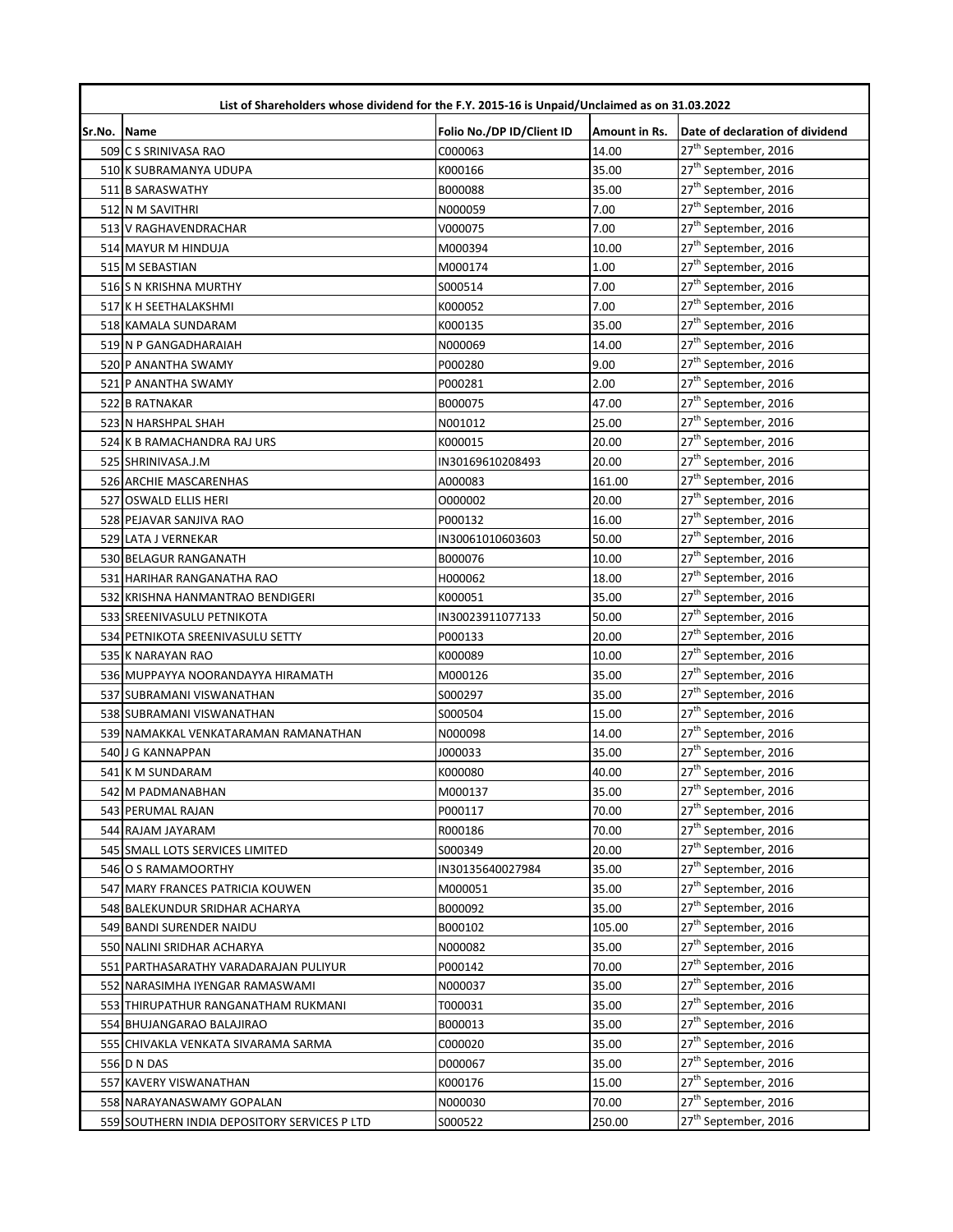|             | List of Shareholders whose dividend for the F.Y. 2015-16 is Unpaid/Unclaimed as on 31.03.2022 |                           |               |                                  |  |
|-------------|-----------------------------------------------------------------------------------------------|---------------------------|---------------|----------------------------------|--|
| Sr.No. Name |                                                                                               | Folio No./DP ID/Client ID | Amount in Rs. | Date of declaration of dividend  |  |
|             | 560 VELOO SANKARA PILLAY                                                                      | V000237                   | 70.00         | 27 <sup>th</sup> September, 2016 |  |
|             | 561 P VENKATA RAO                                                                             | P000143                   | 40.00         | 27 <sup>th</sup> September, 2016 |  |
|             | 562 VATSALA VIVEKANATHAN                                                                      | V000093                   | 56.00         | 27 <sup>th</sup> September, 2016 |  |
|             | 563 BOLLAPRAGADA SURYANARAYANAMURTHY                                                          | B000090                   | 35.00         | 27 <sup>th</sup> September, 2016 |  |
|             | 564 M JAMBULINGAM                                                                             | 0050709                   | 14.00         | 27 <sup>th</sup> September, 2016 |  |
|             | 565 SRINIVASAGOPALAN NARAYANAN                                                                | S000180                   | 70.00         | 27 <sup>th</sup> September, 2016 |  |
|             | 566 SAROJINI PANDURANGA ROW                                                                   | S000216                   | 35.00         | 27 <sup>th</sup> September, 2016 |  |
|             | 567 ARUN BEWOOR                                                                               | A000011                   | 70.00         | 27 <sup>th</sup> September, 2016 |  |
|             | 568 P VARADARAJEE                                                                             | P000138                   | 35.00         | 27 <sup>th</sup> September, 2016 |  |
|             | 569 RAGHAVAN RAMANUJAM                                                                        | R000106                   | 20.00         | 27 <sup>th</sup> September, 2016 |  |
|             | 570 R BALASUBRAMANIYAN                                                                        | R000219                   | 91.00         | 27 <sup>th</sup> September, 2016 |  |
|             | 571 SIVARAM RANGACHARI                                                                        | S000221                   | 70.00         | 27 <sup>th</sup> September, 2016 |  |
|             | 572 K VIJAYALAKSHMI                                                                           | K000172                   | 35.00         | 27 <sup>th</sup> September, 2016 |  |
|             | 573 RANI NARAYANAN                                                                            | R000075                   | 35.00         | 27 <sup>th</sup> September, 2016 |  |
|             | 574 GANESAN BALASUBRAMANIAN                                                                   | G000002                   | 35.00         | 27 <sup>th</sup> September, 2016 |  |
|             | 575 MEDA SRINIVASULU                                                                          | M000168                   | 35.00         | 27 <sup>th</sup> September, 2016 |  |
|             | 576 RANGASAYEE RAMAKRISHNAN                                                                   | R000104                   | 35.00         | 27 <sup>th</sup> September, 2016 |  |
|             | 577 SARASWATHY R KRISHNAN                                                                     | S000240                   | 35.00         | 27 <sup>th</sup> September, 2016 |  |
|             | 578 ATHIPALLI PADMANABHAN                                                                     | A000115                   | 35.00         | 27 <sup>th</sup> September, 2016 |  |
|             | 579 MANJPARA NARAYANASWAMY RAMAKRISHNAN                                                       | M000132                   | 47.00         | 27 <sup>th</sup> September, 2016 |  |
|             | 580 ANANTHAKRISHNAN SIVARAMAKRISHNAN                                                          | A000135                   | 10.00         | 27 <sup>th</sup> September, 2016 |  |
|             | 581 DINDIGUL SUNDARAM KRISHNAMOORTHY                                                          | D000100                   | 10.00         | 27 <sup>th</sup> September, 2016 |  |
|             | 582 H P NAGARATHNAM                                                                           | H000051                   | 35.00         | 27 <sup>th</sup> September, 2016 |  |
|             | 583 K V BALASUBRAMANIAN IYER                                                                  | K000177                   | 5.00          | 27 <sup>th</sup> September, 2016 |  |
|             | 584 M S BALAKRISHNAN                                                                          | M000176                   | 35.00         | 27 <sup>th</sup> September, 2016 |  |
|             | 585 KAUSALYA                                                                                  | K000206                   | 35.00         | 27 <sup>th</sup> September, 2016 |  |
|             | 586 BAKTHAVACHALU BASKARAN                                                                    | B000006                   | 70.00         | 27 <sup>th</sup> September, 2016 |  |
|             | 587 V SWAMINATH                                                                               | V000141                   | 47.00         | 27 <sup>th</sup> September, 2016 |  |
|             | 588 SELVARAJ DANIEL                                                                           | S000058                   | 70.00         | 27 <sup>th</sup> September, 2016 |  |
|             | 589 T K KRISHNAMOORTHY                                                                        | T000014                   | 210.00        | 27 <sup>th</sup> September, 2016 |  |
|             | 590 M LALITHA                                                                                 | M000390                   | 35.00         | 27 <sup>th</sup> September, 2016 |  |
|             | 591 SUDAL AIMUTHU PERIANAYAGAM A ARPUTHARAJ                                                   | S000204                   | 90.00         | 27 <sup>th</sup> September, 2016 |  |
|             | 592 NALLASIVANPILLAI GOMATHI NAYAGAM                                                          | N000032                   | 35.00         | 27 <sup>th</sup> September, 2016 |  |
|             | 593 BAGGIA MUDALIAR MATHAVAN                                                                  | B000054                   | 35.00         | 27 <sup>th</sup> September, 2016 |  |
|             | 594 PREMELA APPU                                                                              | 0010008                   | 70.00         | 27 <sup>th</sup> September, 2016 |  |
|             | 595 E RUKMANI                                                                                 | E000008                   | 35.00         | 27 <sup>th</sup> September, 2016 |  |
|             | 596 M BALAKRISHNA KAMATH                                                                      | M000016                   | 35.00         | 27 <sup>th</sup> September, 2016 |  |
|             | 597 DHANASEKARAN. A                                                                           | IN30017510104679          | 50.00         | 27 <sup>th</sup> September, 2016 |  |
|             | 598 KADAMBI RAGHAVACHARI KANNAN                                                               | K000117                   | 70.00         | 27 <sup>th</sup> September, 2016 |  |
|             | 599 USHA KRISHNAN                                                                             | U000064                   | 119.00        | 27 <sup>th</sup> September, 2016 |  |
|             | 600 SATYAMANGALAM KRISHNA CHETTIAR MUTHU                                                      | S000120                   | 35.00         | 27 <sup>th</sup> September, 2016 |  |
|             | 601 CHANDRA VISWANATHAN                                                                       | C000067                   | 35.00         | 27 <sup>th</sup> September, 2016 |  |
|             | 602 V SRIRAM                                                                                  | V000244                   | 70.00         | 27 <sup>th</sup> September, 2016 |  |
|             | 603 M RAMANANDAN                                                                              | M000157                   | 70.00         | 27 <sup>th</sup> September, 2016 |  |
|             | 604 C P VISWANATHAN                                                                           | C000049                   | 35.00         | 27 <sup>th</sup> September, 2016 |  |
|             | 605 THEKKEMEPILLY NARAYANAN GOPALAN                                                           | T000024                   | 35.00         | 27 <sup>th</sup> September, 2016 |  |
|             | 606 S P RAMACHANDRAN                                                                          | S000419                   | 50.00         | 27 <sup>th</sup> September, 2016 |  |
|             | 607 KRISHNA PILLAI VASUDEVAN NAIR                                                             | K000105                   | 70.00         | 27 <sup>th</sup> September, 2016 |  |
|             | 608 MARTIN MORAES                                                                             | M000104                   | 35.00         | 27 <sup>th</sup> September, 2016 |  |
|             | 609 MORAES MARTIN                                                                             | M000106                   | 56.00         | 27 <sup>th</sup> September, 2016 |  |
|             | 610 MOHAMMED RAISE                                                                            | M000156                   | 35.00         | 27 <sup>th</sup> September, 2016 |  |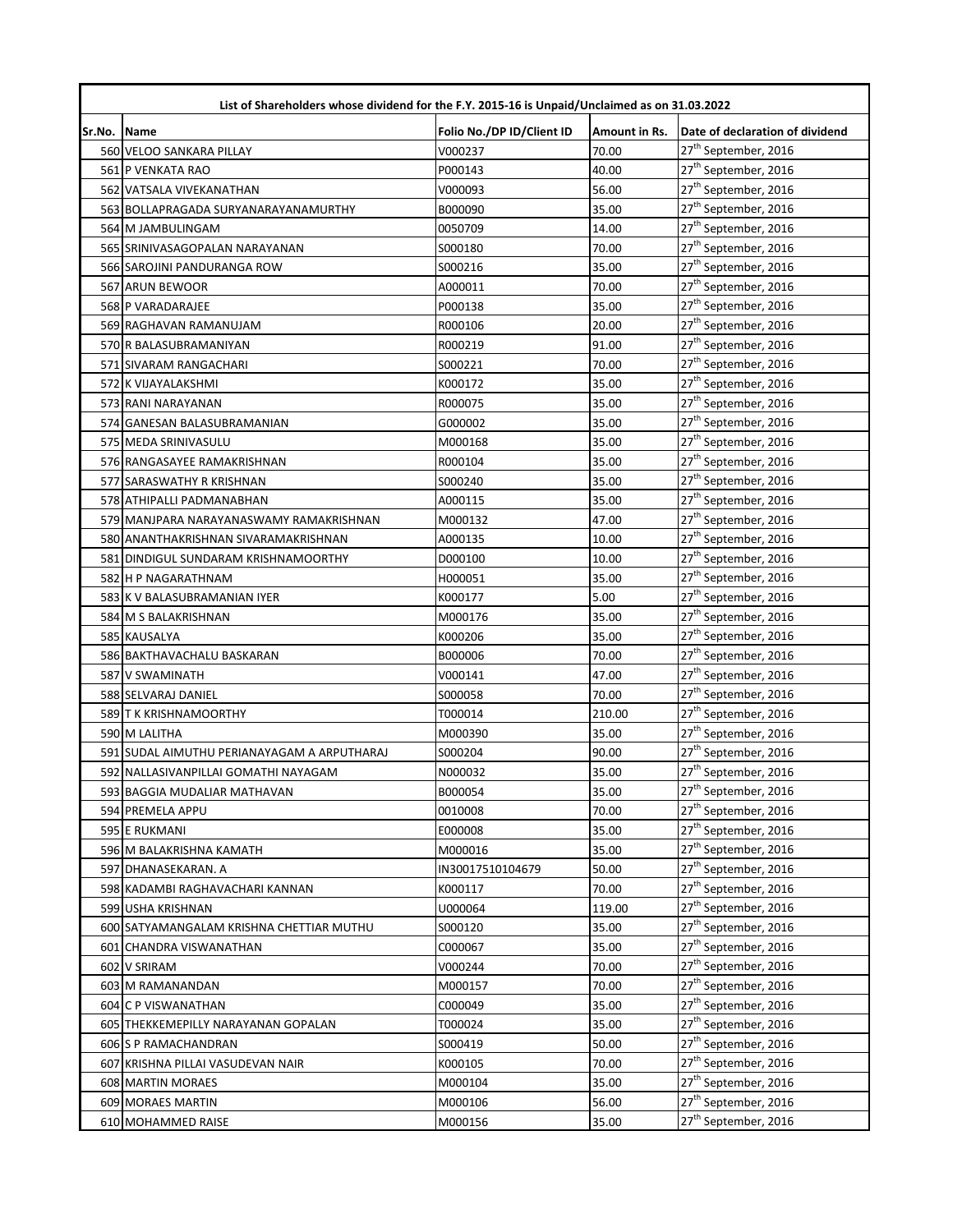| List of Shareholders whose dividend for the F.Y. 2015-16 is Unpaid/Unclaimed as on 31.03.2022 |                               |                           |               |                                  |  |
|-----------------------------------------------------------------------------------------------|-------------------------------|---------------------------|---------------|----------------------------------|--|
| Sr.No.                                                                                        | <b>Name</b>                   | Folio No./DP ID/Client ID | Amount in Rs. | Date of declaration of dividend  |  |
|                                                                                               | 611 RAMPRATAP SINGH           | R000124                   | 35.00         | 27 <sup>th</sup> September, 2016 |  |
|                                                                                               | <b>612 SUNIL KUMAR THALIA</b> | S000693                   | 150.00        | 27 <sup>th</sup> September, 2016 |  |
|                                                                                               | 613 CHANDRAVATI GATTANI       | 0050144                   | 1.00          | 27 <sup>th</sup> September, 2016 |  |
|                                                                                               | 614 SARBANANDA GATTANI        | 0050171                   | 1.00          | 27 <sup>th</sup> September, 2016 |  |
|                                                                                               | 615 SARBANANADA GATTANI       | 0050227                   | 1.00          | 27 <sup>th</sup> September, 2016 |  |
|                                                                                               | 616 BAIJNATH PRASAD           | B000067                   | 70.00         | 27 <sup>th</sup> September, 2016 |  |
|                                                                                               | 617 SAILENDRA NATH DAS        | IN30125028472452          | 3.00          | 27 <sup>th</sup> September, 2016 |  |
|                                                                                               | 618 JAWHAR RAM BARAI          | J000086                   | 35.00         | 27 <sup>th</sup> September, 2016 |  |
|                                                                                               | 619 PADMA HALDER              | P000051                   | 35.00         | 27 <sup>th</sup> September, 2016 |  |
|                                                                                               | 620 KRISHNA DUTTA             | 0050072                   | 2.00          | 27 <sup>th</sup> September, 2016 |  |
|                                                                                               | 621 KRISHNA DEY               | 0050080                   | 2.00          | 27 <sup>th</sup> September, 2016 |  |
|                                                                                               | 622 GUPI GHOSE                | G000023                   | 50.00         | 27 <sup>th</sup> September, 2016 |  |
|                                                                                               | 623 RUPI GHOSE                | R000036                   | 50.00         | 27 <sup>th</sup> September, 2016 |  |
|                                                                                               | 624 SAMARENDRA NARAYAN BASAK  | S000772                   | 1.00          | 27 <sup>th</sup> September, 2016 |  |
|                                                                                               | 625 MONIMOY CHAKRABARTI       | 0050069                   | 35.00         | 27 <sup>th</sup> September, 2016 |  |
|                                                                                               | 626 ARUP KUMAR DAS            | 0050145                   | 1.00          | 27 <sup>th</sup> September, 2016 |  |
|                                                                                               | 627 AMITA DAS                 | A000162                   | 35.00         | 27 <sup>th</sup> September, 2016 |  |
|                                                                                               | 628 ANJANA DAS                | A000163                   | 35.00         | 27 <sup>th</sup> September, 2016 |  |
|                                                                                               | 629 ALOK KUMAR DAS            | A000165                   | 35.00         | 27 <sup>th</sup> September, 2016 |  |
|                                                                                               | 630 ARUN KUMAR DAS            | A000166                   | 35.00         | 27 <sup>th</sup> September, 2016 |  |
|                                                                                               | 631 ARUP KUMAR DAS            | A000167                   | 35.00         | 27 <sup>th</sup> September, 2016 |  |
|                                                                                               | 632 DHIRENDRA BHUSAN BOSE     | D000010                   | 35.00         | 27 <sup>th</sup> September, 2016 |  |
|                                                                                               | 633 KARABI SEN                | K000375                   | 1.00          | 27 <sup>th</sup> September, 2016 |  |
|                                                                                               | 634 MADHU SUDAN CHAKRAVARTI   | M000179                   | 25.00         | 27 <sup>th</sup> September, 2016 |  |
|                                                                                               | 635 MUDIT K SARAF             | M000365                   | 10.00         | 27 <sup>th</sup> September, 2016 |  |
|                                                                                               | 636 NIRMALA SEAL              | N000081                   | 35.00         | 27 <sup>th</sup> September, 2016 |  |
|                                                                                               | 637 PURNIMA ROY               | P000118                   | 35.00         | 27 <sup>th</sup> September, 2016 |  |
|                                                                                               | 638 P L LADIA HUF             | 0050508                   | 1.00          | 27 <sup>th</sup> September, 2016 |  |
|                                                                                               | 639 KANTA DEVI PUROHIT        | K001010                   | 1.00          | 27 <sup>th</sup> September, 2016 |  |
|                                                                                               | 640 DIPAK KUMAR GANGOPADHYAY  | D000048                   | 35.00         | 27 <sup>th</sup> September, 2016 |  |
|                                                                                               | 641 MAYA RANI BARMAN          | M000158                   | 114.00        | 27 <sup>th</sup> September, 2016 |  |
|                                                                                               | 642 KESHAB CHANDRA GURU       | K000020                   | 35.00         | 27 <sup>th</sup> September, 2016 |  |
|                                                                                               | 643 MONORANJAN CHOWDHURY      | M000022                   | 35.00         | 27 <sup>th</sup> September, 2016 |  |
|                                                                                               | 644 OTHBERT D SOUZA           | 0000001                   | 35.00         | 27 <sup>th</sup> September, 2016 |  |
|                                                                                               | 645 PRANAB KUMAR DUTT         | P001014                   | 1.00          | 27 <sup>th</sup> September, 2016 |  |
|                                                                                               | 646 SHELLY FEROZE BILIMORIA   | S000083                   | 70.00         | 27 <sup>th</sup> September, 2016 |  |
|                                                                                               | 647 RAMAN SHANKAR CHOWDHURY   | R000122                   | 35.00         | 27 <sup>th</sup> September, 2016 |  |
|                                                                                               | 648 TAPAN KUMAR SARKAR        | T000080                   | 1.00          | 27 <sup>th</sup> September, 2016 |  |
|                                                                                               | 649 DOMINIC EDWIN DSOUZA      | D000027                   | 35.00         | 27 <sup>th</sup> September, 2016 |  |
|                                                                                               | 650 DOMINIC EDWIN DSOUZA      | D000028                   | 35.00         | 27 <sup>th</sup> September, 2016 |  |
|                                                                                               | 651 MANJULA GUPTA             | M000054                   | 150.00        | 27 <sup>th</sup> September, 2016 |  |
|                                                                                               | 652 ASOKE CHANDRA BANERJEE    | A000024                   | 35.00         | 27 <sup>th</sup> September, 2016 |  |
|                                                                                               | 653 SHEELA GUPTA              | S000373                   | 15.00         | 27 <sup>th</sup> September, 2016 |  |
|                                                                                               | 654 BHARAT PRASAD GUPTA       | B000070                   | 35.00         | 27 <sup>th</sup> September, 2016 |  |
|                                                                                               | 655 DHARMUDHAR SHAHU          | D000097                   | 35.00         | 27 <sup>th</sup> September, 2016 |  |
|                                                                                               | 656 HARBHAJAN SINGH           | H000066                   | 70.00         | 27 <sup>th</sup> September, 2016 |  |
|                                                                                               | 657 MANDIRA MUKHERJEE         | 0050719                   | 35.00         | 27 <sup>th</sup> September, 2016 |  |
|                                                                                               | 658 ARUN BHUSAN MUKHERJEE     | A000291                   | 15.00         | 27 <sup>th</sup> September, 2016 |  |
|                                                                                               | 659 SAKTI PRASAD GHOSH        | S000208                   | 35.00         | 27 <sup>th</sup> September, 2016 |  |
|                                                                                               | 660 UMESH CHANDRA CHOSH       | U000002                   | 154.00        | 27 <sup>th</sup> September, 2016 |  |
|                                                                                               | 661 KRISHNA SEN GUPTA         | K000147                   | 10.00         | 27 <sup>th</sup> September, 2016 |  |
|                                                                                               |                               |                           |               |                                  |  |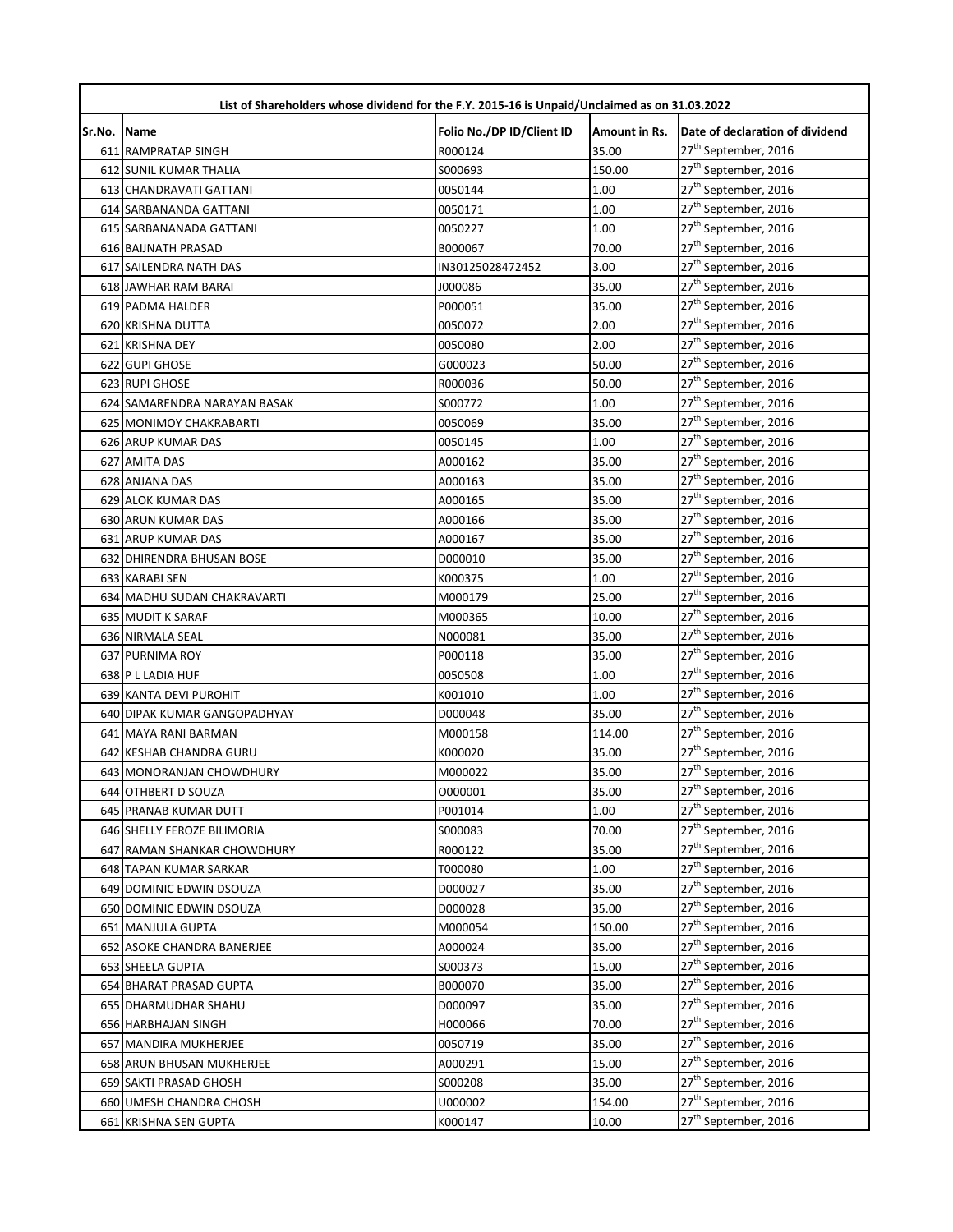| List of Shareholders whose dividend for the F.Y. 2015-16 is Unpaid/Unclaimed as on 31.03.2022 |                               |                           |               |                                  |  |
|-----------------------------------------------------------------------------------------------|-------------------------------|---------------------------|---------------|----------------------------------|--|
| Sr.No.                                                                                        | <b>Name</b>                   | Folio No./DP ID/Client ID | Amount in Rs. | Date of declaration of dividend  |  |
|                                                                                               | 662 SUNANDA MANNA             | S000746                   | 2.00          | 27 <sup>th</sup> September, 2016 |  |
|                                                                                               | 663 ARATI MUKHERJEE           | A000082                   | 35.00         | 27 <sup>th</sup> September, 2016 |  |
|                                                                                               | 664 ATISH KUMAR SEN           | A000184                   | 10.00         | 27 <sup>th</sup> September, 2016 |  |
|                                                                                               | 665 GOPALAKRISHNAN DORAISWAMI | G000019                   | 112.00        | 27 <sup>th</sup> September, 2016 |  |
|                                                                                               | 666 GEETA SEN                 | G000098                   | 10.00         | 27 <sup>th</sup> September, 2016 |  |
|                                                                                               | 667 IRA MAZUMDAR              | 1000012                   | 140.00        | 27 <sup>th</sup> September, 2016 |  |
|                                                                                               | 668 DEBASISH ADAK             | IN30125010275936          | 1.00          | 27 <sup>th</sup> September, 2016 |  |
|                                                                                               | 669 MANJU BHUSAN DUTTA        | M000013                   | 140.00        | 27 <sup>th</sup> September, 2016 |  |
|                                                                                               | 670 SHEFALI DUTTA             | S000059                   | 35.00         | 27 <sup>th</sup> September, 2016 |  |
|                                                                                               | 671 SRIKANTA SEN              | 0050065                   | 5.00          | 27 <sup>th</sup> September, 2016 |  |
|                                                                                               | 672 ANIMESH CHANDRA BASU      | A000237                   | 35.00         | 27 <sup>th</sup> September, 2016 |  |
|                                                                                               | 673 ANIMA DAS                 | A000202                   | 35.00         | 27 <sup>th</sup> September, 2016 |  |
|                                                                                               | 674 SACHINDRA NATH GHOSHAL    | S000189                   | 35.00         | 27 <sup>th</sup> September, 2016 |  |
|                                                                                               | 675 NARESH CHANDRA RAY        | N000018                   | 40.00         | 27 <sup>th</sup> September, 2016 |  |
|                                                                                               | 676 KAMAL KUMAR MUKHERJEE     | 0050111                   | 1.00          | 27 <sup>th</sup> September, 2016 |  |
|                                                                                               | 677 MANORANJAN SAHA           | IN30125013158773          | 1.00          | 27 <sup>th</sup> September, 2016 |  |
|                                                                                               | 678 MADHAB CHANDRA MITRA      | M000033                   | 35.00         | 27 <sup>th</sup> September, 2016 |  |
|                                                                                               | 679 PRATAP NARAYAN KAPOOR     | P000165                   | 20.00         | 27 <sup>th</sup> September, 2016 |  |
|                                                                                               | 680 TUSHAR KANTI GHOSH        | T000013                   | 35.00         | 27 <sup>th</sup> September, 2016 |  |
|                                                                                               | 681 BARIN DAS GUPTA           | B000022                   | 35.00         | 27 <sup>th</sup> September, 2016 |  |
|                                                                                               | 682 G. S. KHAJANCHI           | IN30032710404104          | 2.00          | 27 <sup>th</sup> September, 2016 |  |
|                                                                                               | 683 INDIRA BANERJEE           | IN30036020095481          | 35.00         | 27 <sup>th</sup> September, 2016 |  |
|                                                                                               | 684 KAUSTUBH JYOTI PAL        | 1203840000088913          | 2.00          | 27 <sup>th</sup> September, 2016 |  |
|                                                                                               | 685 SIPRA SEAL                | S000259                   | 14.00         | 27 <sup>th</sup> September, 2016 |  |
|                                                                                               | 686 MENA MORAES               | M000103                   | 35.00         | 27 <sup>th</sup> September, 2016 |  |
|                                                                                               | 687 DILIP KUMAR SAHA          | 0050018                   | 1.00          | 27 <sup>th</sup> September, 2016 |  |
|                                                                                               | 688 PUSKAR BASU               | P000011                   | 35.00         | 27 <sup>th</sup> September, 2016 |  |
|                                                                                               | 689 PRABHAT KUMAR KUNDU       | P000073                   | 35.00         | 27 <sup>th</sup> September, 2016 |  |
|                                                                                               | 690 SWARNAM MANI              | IN30131320932881          | 35.00         | 27 <sup>th</sup> September, 2016 |  |
|                                                                                               | 691 ARATI DAS                 | A000418                   | 1.00          | 27 <sup>th</sup> September, 2016 |  |
|                                                                                               | 692 SUDHA RANI BASU           | IN30026310017204          | 1.00          | 27 <sup>th</sup> September, 2016 |  |
|                                                                                               | 693 BIMAL KRISHNA SARKAR      | 0050612                   | 1.00          | 27 <sup>th</sup> September, 2016 |  |
|                                                                                               | 694 AVRA GANGULY              | 0050538                   | 70.00         | 27 <sup>th</sup> September, 2016 |  |
|                                                                                               | 695 PRABINA KARNAWAT          | IN30289810217428          | 2.00          | 27 <sup>th</sup> September, 2016 |  |
|                                                                                               | 696 AJITA MAZUMDER            | IN30026310201960          | 5.00          | 27 <sup>th</sup> September, 2016 |  |
|                                                                                               | 697 SATYAM KHAITAN            | 0050528                   | 1.00          | 27 <sup>th</sup> September, 2016 |  |
|                                                                                               | 698 RINA KARMAKAR             | 0050230                   | 1.00          | 27 <sup>th</sup> September, 2016 |  |
|                                                                                               | 699 KOUSHIK KARMARKAR         | 0050519                   | 1.00          | 27 <sup>th</sup> September, 2016 |  |
|                                                                                               | 700 SUBHASHCHANDRA PAL        | 0050520                   | 1.00          | 27 <sup>th</sup> September, 2016 |  |
|                                                                                               | 701 MONISHA DANIEL            | M000305                   | 140.00        | 27 <sup>th</sup> September, 2016 |  |
|                                                                                               | 702 GANESH CHANDRA PAUL       | G000017                   | 10.00         | 27 <sup>th</sup> September, 2016 |  |
|                                                                                               | 703 SOVA PAL                  | S000751                   | 5.00          | 27 <sup>th</sup> September, 2016 |  |
|                                                                                               | 704 SATYA NARAYAN PAL         | S000752                   | 1.00          | 27 <sup>th</sup> September, 2016 |  |
|                                                                                               | 705 DEBASISH PAN              | 0050104                   | 1.00          | 27 <sup>th</sup> September, 2016 |  |
|                                                                                               | 706 DEBASISH PAN              | 0050105                   | 1.00          | 27 <sup>th</sup> September, 2016 |  |
|                                                                                               | 707 DEBASISH PAN              | 0050106                   | 1.00          | 27 <sup>th</sup> September, 2016 |  |
|                                                                                               | 708 DEBASISH PAN              | 0050107                   | 1.00          | 27 <sup>th</sup> September, 2016 |  |
|                                                                                               | 709 DEBASISH PAN              | 0050108                   | 1.00          | 27 <sup>th</sup> September, 2016 |  |
|                                                                                               | 710 DEBASISH PAN              | 0050109                   | 1.00          | 27 <sup>th</sup> September, 2016 |  |
|                                                                                               | 711 DEBASISH PAN              | 0050177                   | 1.00          | 27 <sup>th</sup> September, 2016 |  |
|                                                                                               | 712 DEBASISH PAN              | 0050178                   | 1.00          | 27 <sup>th</sup> September, 2016 |  |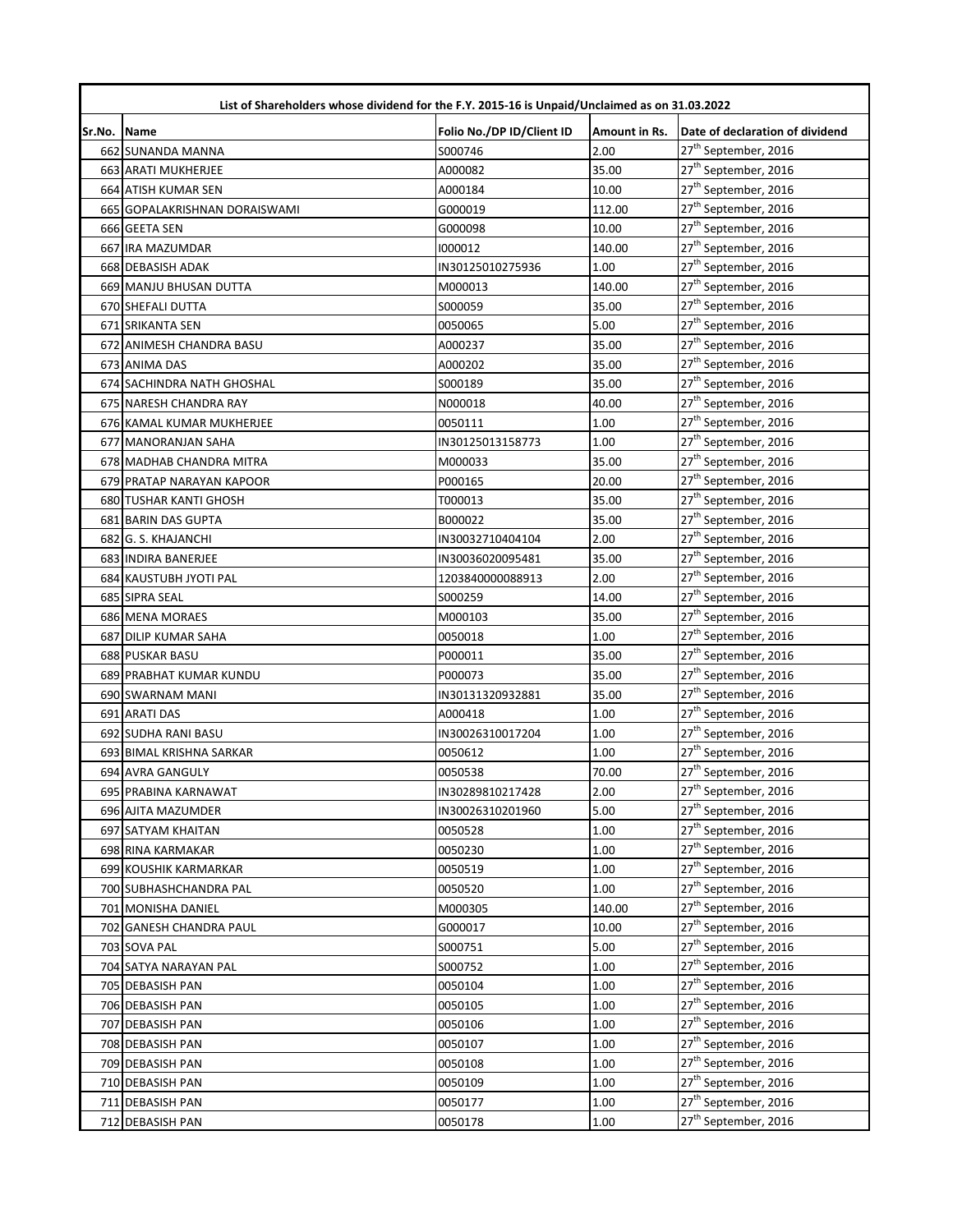| List of Shareholders whose dividend for the F.Y. 2015-16 is Unpaid/Unclaimed as on 31.03.2022 |                         |                           |               |                                  |  |
|-----------------------------------------------------------------------------------------------|-------------------------|---------------------------|---------------|----------------------------------|--|
| Sr.No. Name                                                                                   |                         | Folio No./DP ID/Client ID | Amount in Rs. | Date of declaration of dividend  |  |
|                                                                                               | 713 DEBASISH PAN        | 0050179                   | 1.00          | 27 <sup>th</sup> September, 2016 |  |
|                                                                                               | 714 DEBASISH PAN        | 0050180                   | 1.00          | 27 <sup>th</sup> September, 2016 |  |
|                                                                                               | 715 DEBASISH PAN        | 0050182                   | 1.00          | 27 <sup>th</sup> September, 2016 |  |
|                                                                                               | 716 DEBASISH PAN        | 0050183                   | 1.00          | 27 <sup>th</sup> September, 2016 |  |
|                                                                                               | 717 DEBASISH PAN        | 0050184                   | 1.00          | 27 <sup>th</sup> September, 2016 |  |
|                                                                                               | 718 DEBASISH PAN        | 0050185                   | 1.00          | 27 <sup>th</sup> September, 2016 |  |
|                                                                                               | 719 BIDYUT KUMAR GHOSH  | 0050194                   | 1.00          | 27 <sup>th</sup> September, 2016 |  |
|                                                                                               | 720 BIDYUT KUMAR GHOSH  | 0050195                   | 1.00          | 27 <sup>th</sup> September, 2016 |  |
|                                                                                               | 721 BIDYUT KUMAR GHOSH  | 0050196                   | 1.00          | 27 <sup>th</sup> September, 2016 |  |
|                                                                                               | 722 BIDYUT KUMAR GHOSH  | 0050197                   | 1.00          | 27 <sup>th</sup> September, 2016 |  |
|                                                                                               | 723 BIDYUT KUMAR GHOSH  | 0050198                   | 1.00          | 27 <sup>th</sup> September, 2016 |  |
|                                                                                               | 724 DEBASISH PAN        | 0050199                   | 1.00          | 27 <sup>th</sup> September, 2016 |  |
|                                                                                               | 725 DEBASISH PAN        | 0050200                   | 1.00          | 27 <sup>th</sup> September, 2016 |  |
|                                                                                               | 726 DEBASISH PAN        | 0050201                   | 1.00          | 27 <sup>th</sup> September, 2016 |  |
|                                                                                               | 727 DEBASISH PAN        | 0050202                   | 1.00          | 27 <sup>th</sup> September, 2016 |  |
|                                                                                               | 728 BIDYUT KUMAR GHOSH  | 0050206                   | 1.00          | 27 <sup>th</sup> September, 2016 |  |
|                                                                                               | 729 ALPANA CHAKRABORTTY | 0050211                   | 1.00          | 27 <sup>th</sup> September, 2016 |  |
|                                                                                               | 730 BIDYUT KUMAR GHOSH  | 0050265                   | 1.00          | 27 <sup>th</sup> September, 2016 |  |
|                                                                                               | 731 BIDYUT KUMAR GHOSH  | 0050266                   | 1.00          | 27 <sup>th</sup> September, 2016 |  |
|                                                                                               | 732 BIDYUT KUMAR GHOSH  | 0050267                   | 1.00          | 27 <sup>th</sup> September, 2016 |  |
|                                                                                               | 733 BIDYUT KUMAR GHOSH  | 0050268                   | 1.00          | 27 <sup>th</sup> September, 2016 |  |
|                                                                                               | 734 BIDYUT KUMAR GHOSH  | 0050269                   | 1.00          | 27 <sup>th</sup> September, 2016 |  |
|                                                                                               | 735 BIDYUT KUMAR GHOSH  | 0050270                   | 1.00          | 27 <sup>th</sup> September, 2016 |  |
|                                                                                               | 736 BIDYUT KUMAR GHOSH  | 0050271                   | 1.00          | 27 <sup>th</sup> September, 2016 |  |
|                                                                                               | 737 BISWANATH GHOSH     | 0050280                   | 1.00          | 27 <sup>th</sup> September, 2016 |  |
|                                                                                               | 738 BISWANATH GHOSH     | 0050281                   | 1.00          | 27 <sup>th</sup> September, 2016 |  |
|                                                                                               | 739 BISWANATH GHOSH     | 0050282                   | 1.00          | 27 <sup>th</sup> September, 2016 |  |
|                                                                                               | 740 BISWANATH GHOSH     | 0050283                   | 1.00          | 27 <sup>th</sup> September, 2016 |  |
|                                                                                               | 741 BISWANATH GHOSH     | 0050284                   | 1.00          | 27 <sup>th</sup> September, 2016 |  |
|                                                                                               | 742 BISWANATH GHOSH     | 0050285                   | 1.00          | 27 <sup>th</sup> September, 2016 |  |
|                                                                                               | 743 BISWANATH GHOSH     | 0050286                   | 1.00          | 27 <sup>th</sup> September, 2016 |  |
|                                                                                               | 744 BISWANATH GHOSH     | 0050287                   | 1.00          | 27 <sup>th</sup> September, 2016 |  |
|                                                                                               | 745 BISWANATH GHOSH     | 0050288                   | 1.00          | 27 <sup>th</sup> September, 2016 |  |
|                                                                                               | 746 BISWANATH GHOSH     | 0050289                   | 1.00          | 27 <sup>th</sup> September, 2016 |  |
|                                                                                               | 747 TAPAS KUMAR PAN     | 0050290                   | 1.00          | 27 <sup>th</sup> September, 2016 |  |
|                                                                                               | 748 TAPAS KUMAR PAN     | 0050291                   | 1.00          | 27 <sup>th</sup> September, 2016 |  |
|                                                                                               | 749 TAPAS KUMAR PAN     | 0050292                   | 1.00          | 27 <sup>th</sup> September, 2016 |  |
|                                                                                               | 750 TAPAS KUMAR GHOSH   | 0050293                   | 1.00          | 27 <sup>th</sup> September, 2016 |  |
|                                                                                               | 751 TAPAS KUMAR PAN     | 0050294                   | 1.00          | 27 <sup>th</sup> September, 2016 |  |
|                                                                                               | 752 TAPAS KUMAR PAN     | 0050295                   | 1.00          | 27 <sup>th</sup> September, 2016 |  |
|                                                                                               | 753 TAPAS KUMAR PAN     | 0050296                   | 1.00          | 27 <sup>th</sup> September, 2016 |  |
|                                                                                               | 754 TAPAS KUMAR PAN     | 0050297                   | 1.00          | 27 <sup>th</sup> September, 2016 |  |
|                                                                                               | 755 BIDYUT KUMAR GHOSH  | 0050298                   | 1.00          | 27 <sup>th</sup> September, 2016 |  |
|                                                                                               | 756 BIDYUT KUMAR GHOSH  | 0050299                   | 1.00          | 27 <sup>th</sup> September, 2016 |  |
|                                                                                               | 757 BIDYUT KUMAR GHOSH  | 0050300                   | 1.00          | 27 <sup>th</sup> September, 2016 |  |
|                                                                                               | 758 BIDYUT KUMAR GHOSH  | 0050301                   | 1.00          | 27 <sup>th</sup> September, 2016 |  |
|                                                                                               | 759 BIDYUT KUMAR GHOSH  | 0050302                   | 1.00          | 27 <sup>th</sup> September, 2016 |  |
|                                                                                               | 760 BIDYUT KUMAR GHOSH  | 0050303                   | 1.00          | 27 <sup>th</sup> September, 2016 |  |
|                                                                                               | 761 BIDYUT KUMAR GHOSH  | 0050304                   | 1.00          | 27 <sup>th</sup> September, 2016 |  |
|                                                                                               | 762 ALPANA CHAKRABORTTY | 0050344                   | 1.00          | 27 <sup>th</sup> September, 2016 |  |
|                                                                                               | 763 ALPANA CHAKRABORTTY | 0050417                   | 1.00          | 27 <sup>th</sup> September, 2016 |  |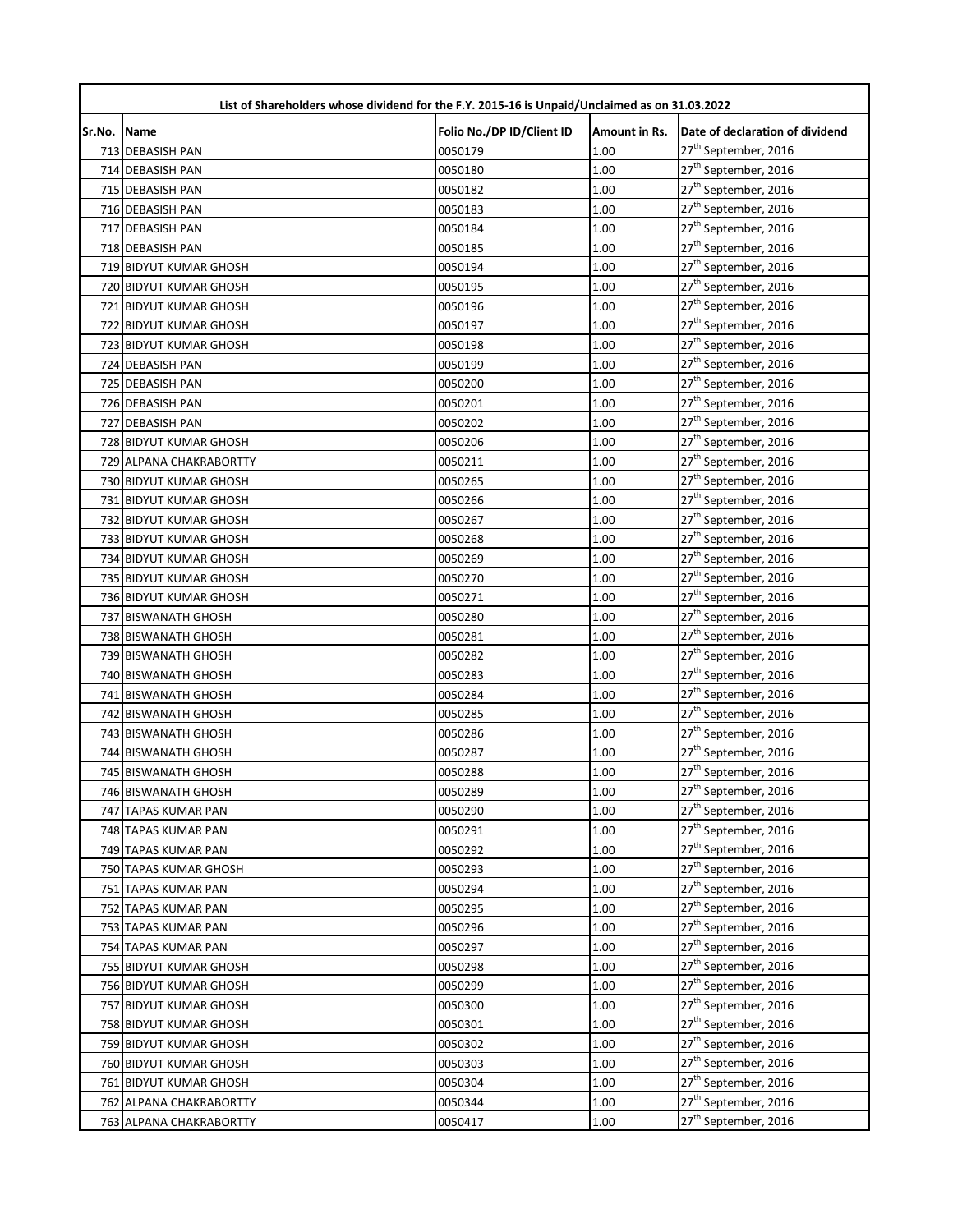| List of Shareholders whose dividend for the F.Y. 2015-16 is Unpaid/Unclaimed as on 31.03.2022 |                         |                           |               |                                  |  |
|-----------------------------------------------------------------------------------------------|-------------------------|---------------------------|---------------|----------------------------------|--|
| Sr.No. Name                                                                                   |                         | Folio No./DP ID/Client ID | Amount in Rs. | Date of declaration of dividend  |  |
|                                                                                               | 764 ALPANA CHAKRABORTTY | 0050435                   | 1.00          | 27 <sup>th</sup> September, 2016 |  |
|                                                                                               | 765 ALPANA CHAKRABORTTY | 0050436                   | 1.00          | 27 <sup>th</sup> September, 2016 |  |
|                                                                                               | 766 ALPANA CHAKRABORTTY | 0050437                   | 1.00          | 27 <sup>th</sup> September, 2016 |  |
|                                                                                               | 767 ALPANA CHAKRABORTTY | 0050438                   | 1.00          | 27 <sup>th</sup> September, 2016 |  |
|                                                                                               | 768 ALPANA CHAKRABORTY  | 0050439                   | 1.00          | 27 <sup>th</sup> September, 2016 |  |
|                                                                                               | 769 ALPANA CHAKRABORTTY | 0050440                   | 1.00          | 27 <sup>th</sup> September, 2016 |  |
|                                                                                               | 770 ALPANA CHAKRABORTTY | 0050441                   | 1.00          | 27 <sup>th</sup> September, 2016 |  |
|                                                                                               | 771 ALPANA CHAKRABORTTY | 0050442                   | 1.00          | 27 <sup>th</sup> September, 2016 |  |
|                                                                                               | 772 ALPANA CHAKRABORTTY | 0050443                   | 1.00          | 27 <sup>th</sup> September, 2016 |  |
|                                                                                               | 773 ALPANA CHAKRABORTTY | 0050445                   | 1.00          | 27 <sup>th</sup> September, 2016 |  |
|                                                                                               | 774 ALPANA CHAKRABORTTY | 0050446                   | 1.00          | 27 <sup>th</sup> September, 2016 |  |
|                                                                                               | 775 ALPANA CHAKRABORTTY | 0050447                   | 1.00          | 27 <sup>th</sup> September, 2016 |  |
|                                                                                               | 776 BISWANATH GHOSH     | 0050452                   | 1.00          | 27 <sup>th</sup> September, 2016 |  |
|                                                                                               | 777 BISWANATH GHOSH     | 0050453                   | 1.00          | 27 <sup>th</sup> September, 2016 |  |
|                                                                                               | 778 BISWANATH GHOSH     | 0050454                   | 1.00          | 27 <sup>th</sup> September, 2016 |  |
|                                                                                               | 779 BISWANATH GHOSH     | 0050455                   | 1.00          | 27 <sup>th</sup> September, 2016 |  |
|                                                                                               | 780 BISWANATH GHOSH     | 0050456                   | 1.00          | $27^{\text{th}}$ September, 2016 |  |
|                                                                                               | 781 BISWANATH GHOSH     | 0050457                   | 1.00          | 27 <sup>th</sup> September, 2016 |  |
|                                                                                               | 782 BISWANATH GHOSH     | 0050458                   | 1.00          | 27 <sup>th</sup> September, 2016 |  |
|                                                                                               | 783 BISWANATH GHOSH     | 0050459                   | 1.00          | 27 <sup>th</sup> September, 2016 |  |
|                                                                                               | 784 BISWANATH GHOSH     | 0050460                   | 1.00          | 27 <sup>th</sup> September, 2016 |  |
|                                                                                               | 785 BIDYUT KUMAR GHOSH  | 0050465                   | 1.00          | 27 <sup>th</sup> September, 2016 |  |
|                                                                                               | 786 BISWANATH GHOSH     | 0050466                   | 1.00          | 27 <sup>th</sup> September, 2016 |  |
|                                                                                               | 787 BISWANATH GHOSH     | 0050467                   | 1.00          | 27 <sup>th</sup> September, 2016 |  |
|                                                                                               | 788 BISWANATH GHOSH     | 0050468                   | 1.00          | 27 <sup>th</sup> September, 2016 |  |
|                                                                                               | 789 BIDYUT KUMAR GHOSH  | 0050469                   | 1.00          | 27 <sup>th</sup> September, 2016 |  |
|                                                                                               | 790 BIDYUT KUMAR GHOSH  | 0050470                   | 1.00          | 27 <sup>th</sup> September, 2016 |  |
|                                                                                               | 791 BIDYUT KUMAR GHOSH  | 0050471                   | 1.00          | 27 <sup>th</sup> September, 2016 |  |
|                                                                                               | 792 BIDYUT KUMAR GHOSH  | 0050472                   | 1.00          | 27 <sup>th</sup> September, 2016 |  |
|                                                                                               | 793 BIDYUT KUMAR GHOSH  | 0050473                   | 1.00          | 27 <sup>th</sup> September, 2016 |  |
|                                                                                               | 794 ALPANA CHAKRABORTTY | 0050474                   | 1.00          | 27 <sup>th</sup> September, 2016 |  |
|                                                                                               | 795 BIDYUT KUMAR GHOSH  | 0050475                   | 1.00          | 27 <sup>th</sup> September, 2016 |  |
|                                                                                               | 796 BIDYUT KUMAR GHOSH  | 0050476                   | 1.00          | 27 <sup>th</sup> September, 2016 |  |
|                                                                                               | 797 BIDYUT KUMAR GHOSH  | 0050477                   | 1.00          | 27 <sup>th</sup> September, 2016 |  |
|                                                                                               | 798 BIDYUT KUMAR GHOSH  | 0050478                   | 1.00          | 27 <sup>th</sup> September, 2016 |  |
|                                                                                               | 799 BIDYUT KUMAR GHOSH  | 0050479                   | 1.00          | 27 <sup>th</sup> September, 2016 |  |
|                                                                                               | 800 BIDYUT KUMAR GHOSH  | 0050480                   | 1.00          | 27 <sup>th</sup> September, 2016 |  |
|                                                                                               | 801 BIDYUT KUMAR GHOSH  | 0050481                   | 1.00          | 27 <sup>th</sup> September, 2016 |  |
|                                                                                               | 802 BIDYUT KUMAR GHOSH  | 0050482                   | 1.00          | 27 <sup>th</sup> September, 2016 |  |
|                                                                                               | 803 BIDYUT KUMAR GHOSH  | 0050483                   | 1.00          | 27 <sup>th</sup> September, 2016 |  |
|                                                                                               | 804 ALPANA CHAKRABORTTY | 0050484                   | 1.00          | 27 <sup>th</sup> September, 2016 |  |
|                                                                                               | 805 JAYANTI GHOSH       | 0050568                   | 1.00          | 27 <sup>th</sup> September, 2016 |  |
|                                                                                               | 806 JAYANTI GHOSH       | 0050569                   | 1.00          | 27 <sup>th</sup> September, 2016 |  |
|                                                                                               | 807 JAYANTI GHOSH       | 0050570                   | 1.00          | 27 <sup>th</sup> September, 2016 |  |
|                                                                                               | 808 BISWANATH GHOSH     | 0050571                   | 1.00          | 27 <sup>th</sup> September, 2016 |  |
|                                                                                               | 809 BISWANATH GHOSH     | 0050572                   | 1.00          | 27 <sup>th</sup> September, 2016 |  |
|                                                                                               | 810 BISWANATH GHOSH     | 0050573                   | 1.00          | 27 <sup>th</sup> September, 2016 |  |
|                                                                                               | 811 BISWANATH GHOSH     | 0050574                   | 1.00          | 27 <sup>th</sup> September, 2016 |  |
|                                                                                               | 812 BISWANATH GHOSH     | 0050575                   | 1.00          | 27 <sup>th</sup> September, 2016 |  |
|                                                                                               | 813 JAYANTI GHOSH       | 0050576                   | 1.00          | 27 <sup>th</sup> September, 2016 |  |
|                                                                                               | 814 BISWANATH GHOSH     | 0050577                   | 1.00          | 27 <sup>th</sup> September, 2016 |  |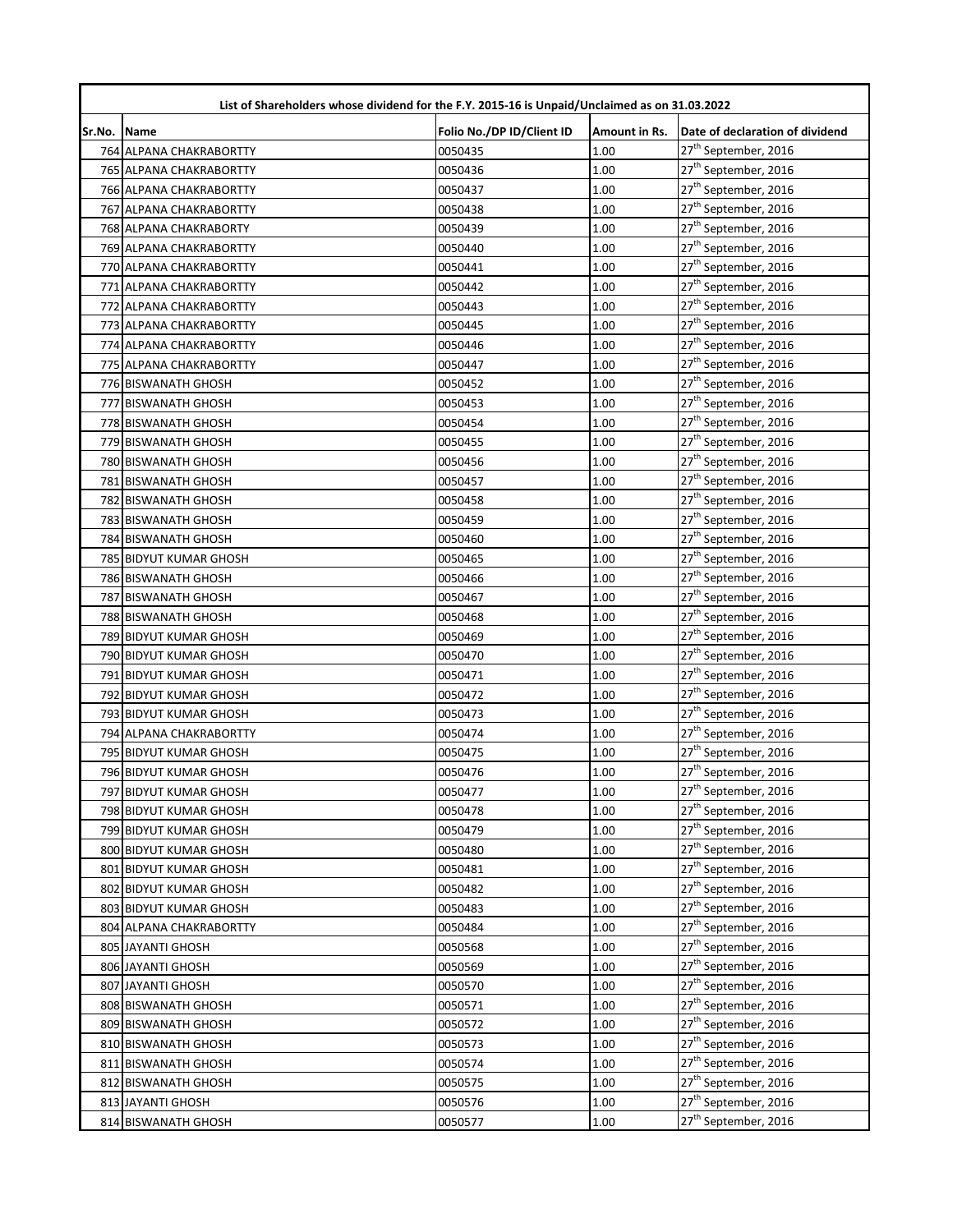| List of Shareholders whose dividend for the F.Y. 2015-16 is Unpaid/Unclaimed as on 31.03.2022 |                                             |                           |               |                                  |  |
|-----------------------------------------------------------------------------------------------|---------------------------------------------|---------------------------|---------------|----------------------------------|--|
| Sr.No.                                                                                        | <b>Name</b>                                 | Folio No./DP ID/Client ID | Amount in Rs. | Date of declaration of dividend  |  |
|                                                                                               | 815 BISWANATH GHOSH                         | 0050578                   | 1.00          | 27 <sup>th</sup> September, 2016 |  |
|                                                                                               | 816 BISWANATH GHOSH                         | 0050579                   | 1.00          | 27 <sup>th</sup> September, 2016 |  |
|                                                                                               | 817 BISWANATH GHOSH                         | 0050580                   | 1.00          | 27 <sup>th</sup> September, 2016 |  |
|                                                                                               | 818 JAYANTI GHOSH                           | 0050584                   | 1.00          | 27 <sup>th</sup> September, 2016 |  |
|                                                                                               | 819 JAYANTI GHOSH                           | 0050587                   | 1.00          | 27 <sup>th</sup> September, 2016 |  |
|                                                                                               | 820 JAYANTI GHOSH                           | 0050588                   | 1.00          | 27 <sup>th</sup> September, 2016 |  |
|                                                                                               | 821 JAYANTI GOHSH                           | 0050589                   | 1.00          | 27 <sup>th</sup> September, 2016 |  |
|                                                                                               | 822 JAYANTI GHOSH                           | 0050590                   | 1.00          | 27 <sup>th</sup> September, 2016 |  |
|                                                                                               | 823 JAYANTI GHOSH                           | 0050591                   | 1.00          | 27 <sup>th</sup> September, 2016 |  |
|                                                                                               | 824 JAYANTI GHOSH                           | 0050592                   | 1.00          | 27 <sup>th</sup> September, 2016 |  |
|                                                                                               | 825 JAYANTI GHOSH                           | 0050595                   | 1.00          | 27 <sup>th</sup> September, 2016 |  |
|                                                                                               | 826 JAYANTI GHOSH                           | 0050597                   | 1.00          | 27 <sup>th</sup> September, 2016 |  |
|                                                                                               | 827 JAYANTI GHOSH                           | 0050598                   | 1.00          | 27 <sup>th</sup> September, 2016 |  |
|                                                                                               | 828 JAYANTI GHOSH                           | 0050599                   | 1.00          | 27 <sup>th</sup> September, 2016 |  |
|                                                                                               | 829 JAYANTI GHOSH                           | 0050600                   | 1.00          | 27 <sup>th</sup> September, 2016 |  |
|                                                                                               | 830 JAYANTI GHOSH                           | 0050601                   | 1.00          | 27 <sup>th</sup> September, 2016 |  |
|                                                                                               | 831 JAYANTI GHOSH                           | 0050602                   | 1.00          | 27 <sup>th</sup> September, 2016 |  |
|                                                                                               | 832 JAYANTI GHOSH                           | 0050603                   | 1.00          | 27 <sup>th</sup> September, 2016 |  |
|                                                                                               | 833 JAYANTI GHOSH                           | 0050604                   | 1.00          | 27 <sup>th</sup> September, 2016 |  |
|                                                                                               | 834 DEBASISH PAN                            | D001012                   | 1.00          | 27 <sup>th</sup> September, 2016 |  |
|                                                                                               | 835 DEBASHISH PAN                           | D001014                   | 1.00          | 27 <sup>th</sup> September, 2016 |  |
|                                                                                               | 836 SOUMEN GHOSH                            | S000766                   | 1.00          | 27 <sup>th</sup> September, 2016 |  |
|                                                                                               | 837 KEYA DAS                                | 0050617                   | 10.00         | 27 <sup>th</sup> September, 2016 |  |
|                                                                                               | 838 AJIT KUMAR PAL                          | A000064                   | 35.00         | 27 <sup>th</sup> September, 2016 |  |
|                                                                                               | 839 BHUP NARAYAN PRASAD                     | B000061                   | 70.00         | 27 <sup>th</sup> September, 2016 |  |
|                                                                                               | 840 DAWA DOMA KHYMSAR                       | D000140                   | 100.00        | 27 <sup>th</sup> September, 2016 |  |
|                                                                                               | 841 RAJENDRA KUMAR GUPTA                    | 0050220                   | 1.00          | 27 <sup>th</sup> September, 2016 |  |
|                                                                                               | 842 OM PRAKASH GUPTA                        | 0050535                   | 1.00          | 27 <sup>th</sup> September, 2016 |  |
|                                                                                               | 843 AMIT GUPTA                              | 0050537                   | 1.00          | 27 <sup>th</sup> September, 2016 |  |
|                                                                                               | 844 TUHIKA TALUKDAR                         | T000083                   | 5.00          | 27 <sup>th</sup> September, 2016 |  |
|                                                                                               | 845 BHUBANESWAR STOCK EXCH. ASSOCIATION LTD | B000188                   | 20.00         | 27 <sup>th</sup> September, 2016 |  |
|                                                                                               | 846 SOUDAMINI DHAL                          | IN30220110768323          | 2.00          | 27 <sup>th</sup> September, 2016 |  |
|                                                                                               | 847 ANJNA DEVI JAIN                         | A000036                   | 25.00         | 27 <sup>th</sup> September, 2016 |  |
|                                                                                               | 848 ANJANA DEVI JAIN                        | A000260                   | 1.00          | 27 <sup>th</sup> September, 2016 |  |
|                                                                                               | 849 PATHIK R PARMAR                         | P000277                   | 1.00          | 27 <sup>th</sup> September, 2016 |  |
|                                                                                               | 850 APURBA KUMAR DAS                        | A000058                   | 34.00         | 27 <sup>th</sup> September, 2016 |  |
|                                                                                               | 851 ASHOK KUMAR DAS                         | A000196                   | 20.00         | 27 <sup>th</sup> September, 2016 |  |
|                                                                                               | 852 RAJESH KUMAR                            | R000412                   | 50.00         | 27 <sup>th</sup> September, 2016 |  |
|                                                                                               | 853 AMARENDRA NATH CHATTERJEE               | A000105                   | 35.00         | 27 <sup>th</sup> September, 2016 |  |
|                                                                                               | 854 ANITA DEVI                              | 1203840000047376          | 24.00         | 27 <sup>th</sup> September, 2016 |  |
|                                                                                               | 855 SHARADA B SALIAN                        | S000443                   | 1960.00       | 27 <sup>th</sup> September, 2016 |  |
|                                                                                               | 856 BALIRAM SHIVRAM MAHAJAN                 | 1201750000510941          | 35.00         | 27 <sup>th</sup> September, 2016 |  |
|                                                                                               | 857 TARAK CHANDRA SARKAR                    | 1201910300003361          | 1.00          | 27 <sup>th</sup> September, 2016 |  |
|                                                                                               | 858 RAJENDRA KUMAR GUPTA                    | 1201910300136470          | 1.00          | 27 <sup>th</sup> September, 2016 |  |
|                                                                                               | 859 RUPA RAY                                | 1201910300149129          | 1.00          | 27 <sup>th</sup> September, 2016 |  |
|                                                                                               | 860 OM PRAKASH GUPTA                        | 1202300000459714          | 1.00          | 27 <sup>th</sup> September, 2016 |  |
|                                                                                               | 861 MAINA DEVI GUPTA                        | 1202300000522655          | 1.00          | 27 <sup>th</sup> September, 2016 |  |
|                                                                                               | 862 ASISH KUMAR MUKHERJEE                   | 1202420000067528          | 1.00          | 27 <sup>th</sup> September, 2016 |  |
|                                                                                               | 863 ALKA BABJI CHOUDHARY                    | 1202550000066108          | 15.00         | 27 <sup>th</sup> September, 2016 |  |
|                                                                                               | 864 SANDHYA DAS                             | 1202770000006083          | 1.00          | 27 <sup>th</sup> September, 2016 |  |
|                                                                                               | 865 PARTHA PRATIM DAS                       | 1202770000021469          | 1.00          | 27 <sup>th</sup> September, 2016 |  |